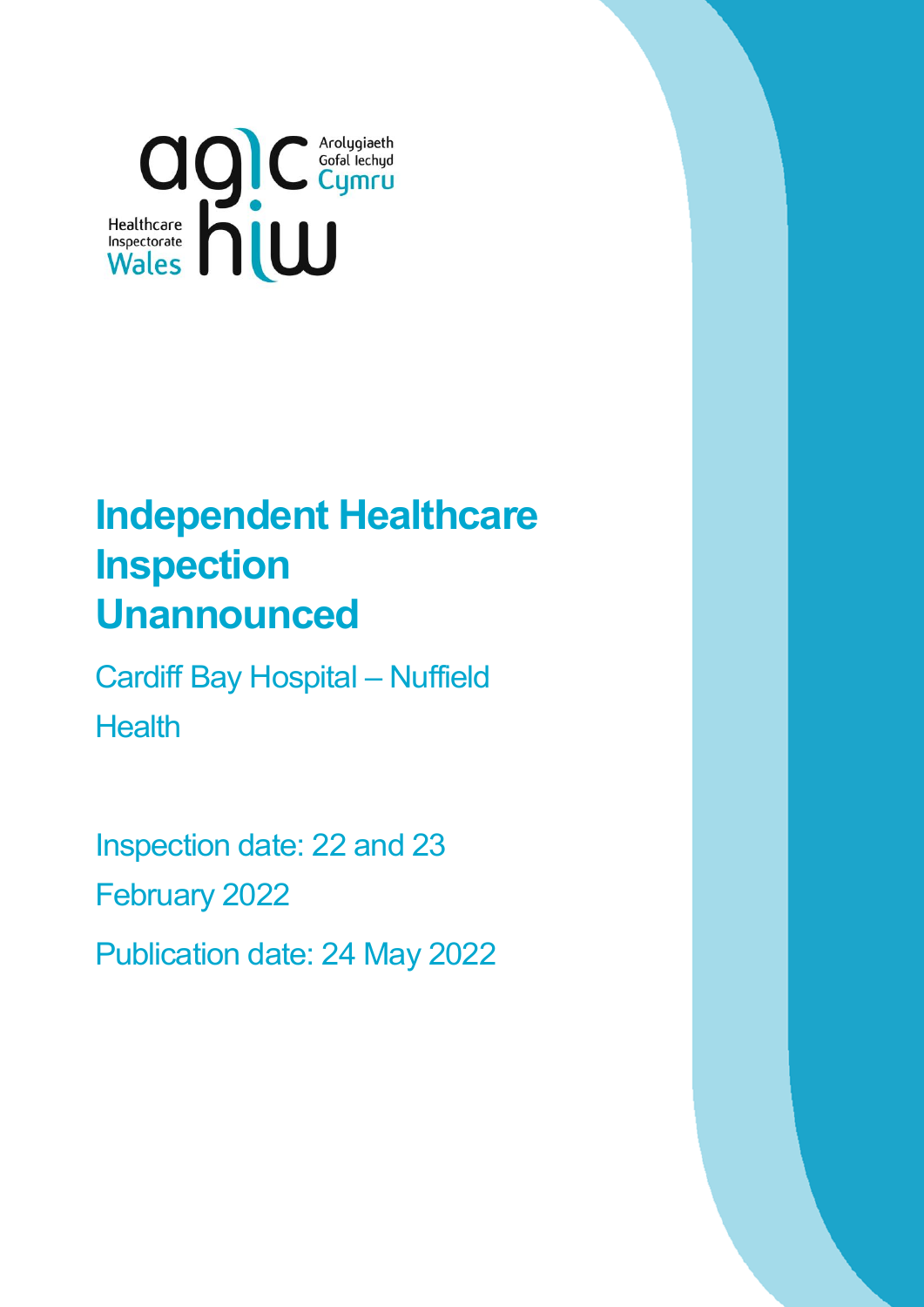This publication and other HIW information can be provided in alternative formats or languages on request. There will be a short delay as alternative languages and formats are produced when requested to meet individual needs. Please contact us for assistance.

Copies of all reports, when published, will be available on our website or by contacting us:

In writing:

**Communications Manager Healthcare Inspectorate Wales Welsh Government Rhydycar Business Park Merthyr Tydfil CF48 1UZ**

Or via

**Phone: 0300 062 8163 Email: [hiw@gov.wales](mailto:hiw@gov.wales) Website: [www.hiw.org.uk](http://www.hiw.org.uk/)**

Digital ISBN 978-1-80364-096-9

© Crown copyright 2022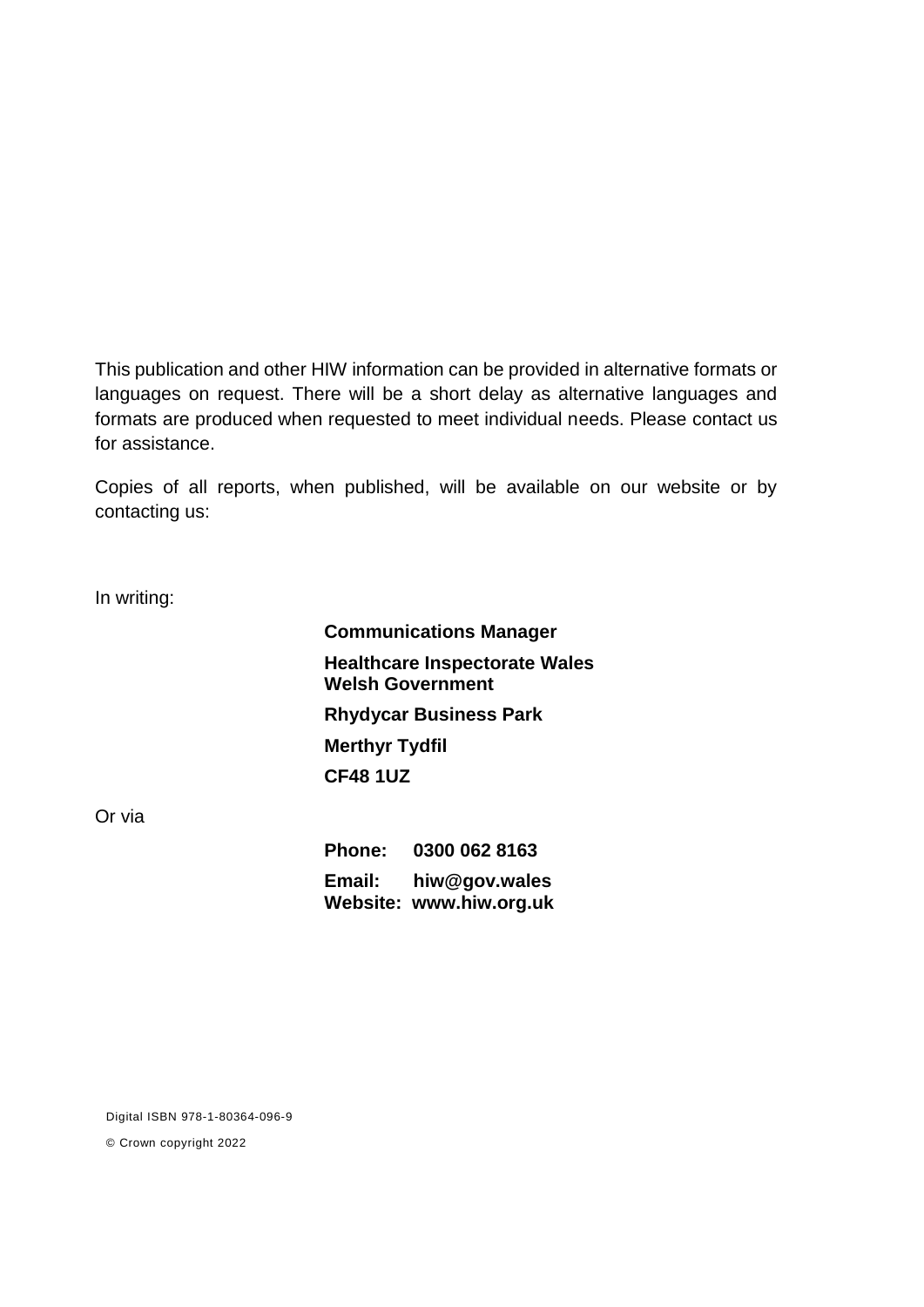# **Contents**

| 1. |                                                                    |  |
|----|--------------------------------------------------------------------|--|
| 2. |                                                                    |  |
| 3. |                                                                    |  |
|    |                                                                    |  |
|    |                                                                    |  |
|    |                                                                    |  |
| 4. |                                                                    |  |
| 5. |                                                                    |  |
|    | Appendix A – Summary of concerns resolved during the inspection 25 |  |
|    |                                                                    |  |
|    |                                                                    |  |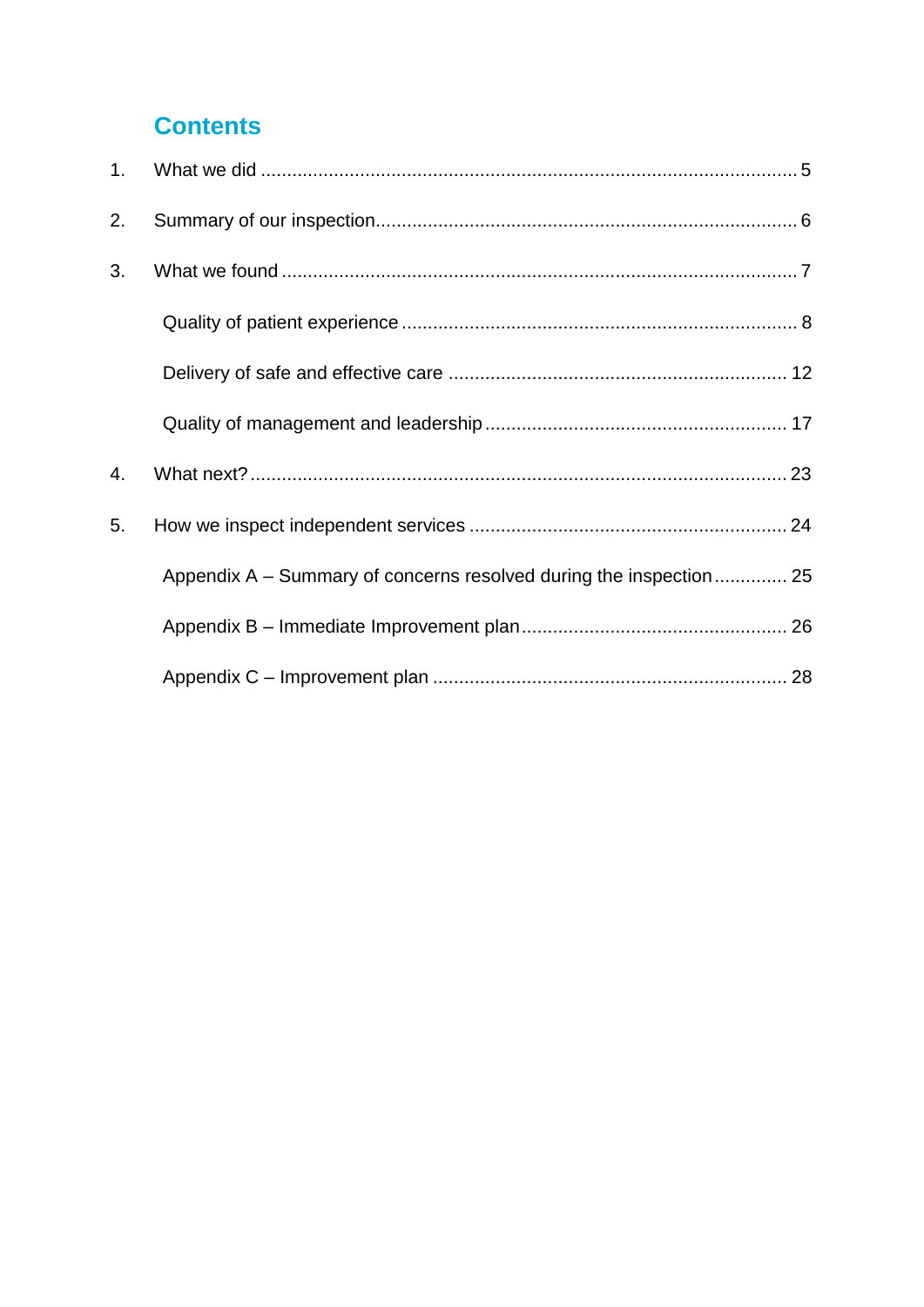# Healthcare Inspectorate Wales (HIW) is the independent inspectorate and regulator of healthcare in Wales

# Our purpose

To check that people in Wales receive good quality healthcare

# Our values

We place patients at the heart of what we do. We are:

- Independent
- **•** Objective
- Caring
- **•** Collaborative
- Authoritative

# Our priorities

Through our work we aim to:

| Provide assurance:              | Provide an independent view on the<br>quality of care                      |  |
|---------------------------------|----------------------------------------------------------------------------|--|
| Promote improvement:            | Encourage improvement through<br>reporting and sharing of good<br>practice |  |
| Influence policy and standards: | Use what we find to influence policy,<br>standards and practice            |  |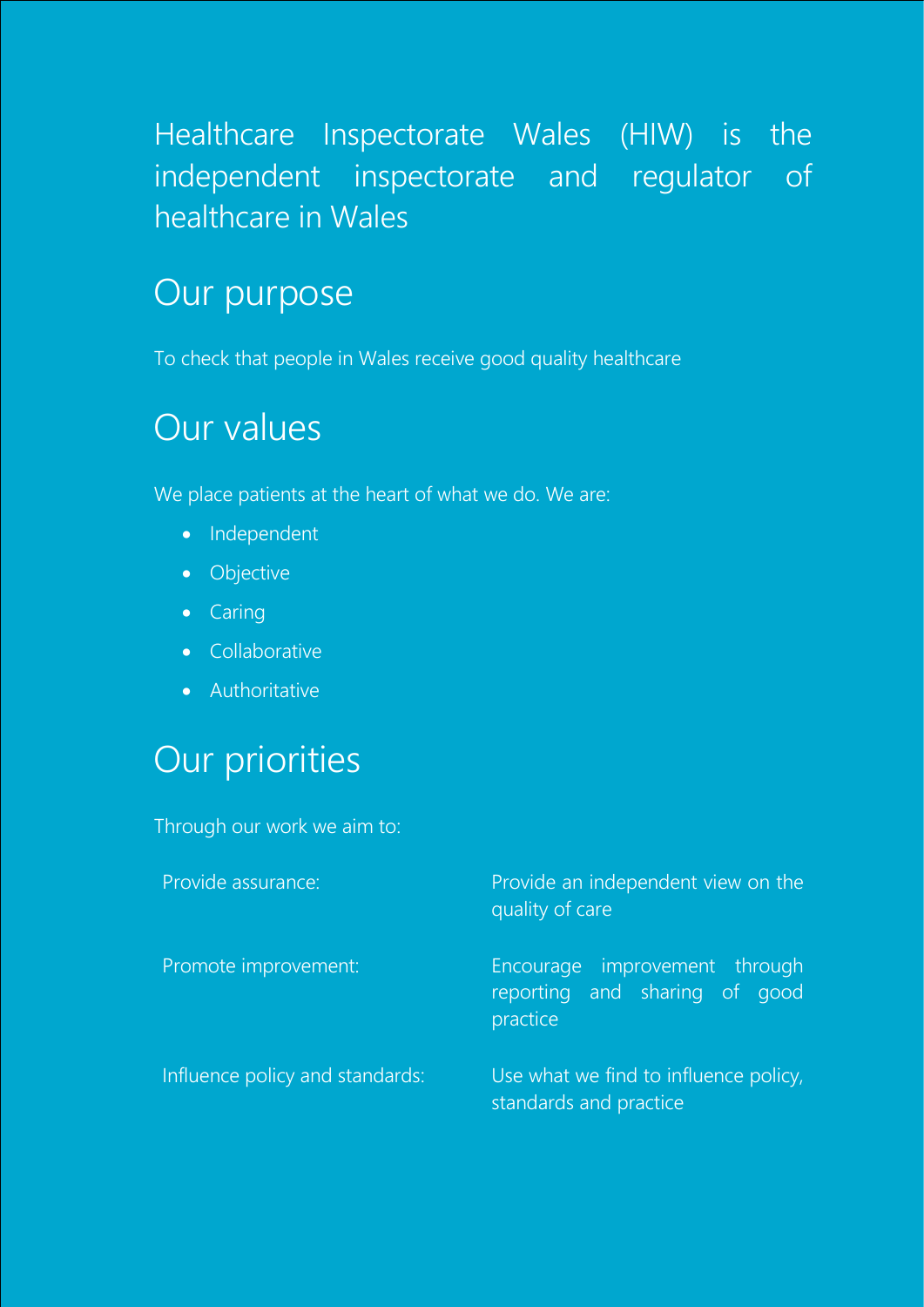# <span id="page-4-0"></span>**1. What we did**

Healthcare Inspectorate Wales (HIW) completed an unannounced inspection of Nuffield Health Cardiff Bay Hospital on 22 and 23 February 2022.

Our team, for the inspection comprised of two HIW inspectors and two clinical peer reviewers.

HIW explored how the service complied with the Care Standards Act 2000, requirements of the Independent Health Care (Wales) Regulations 2011 and met the National Minimum Standards for Independent Health Care Services in Wales.

Further details about how we conduct independent service inspections can be found in Section 5 and on our website.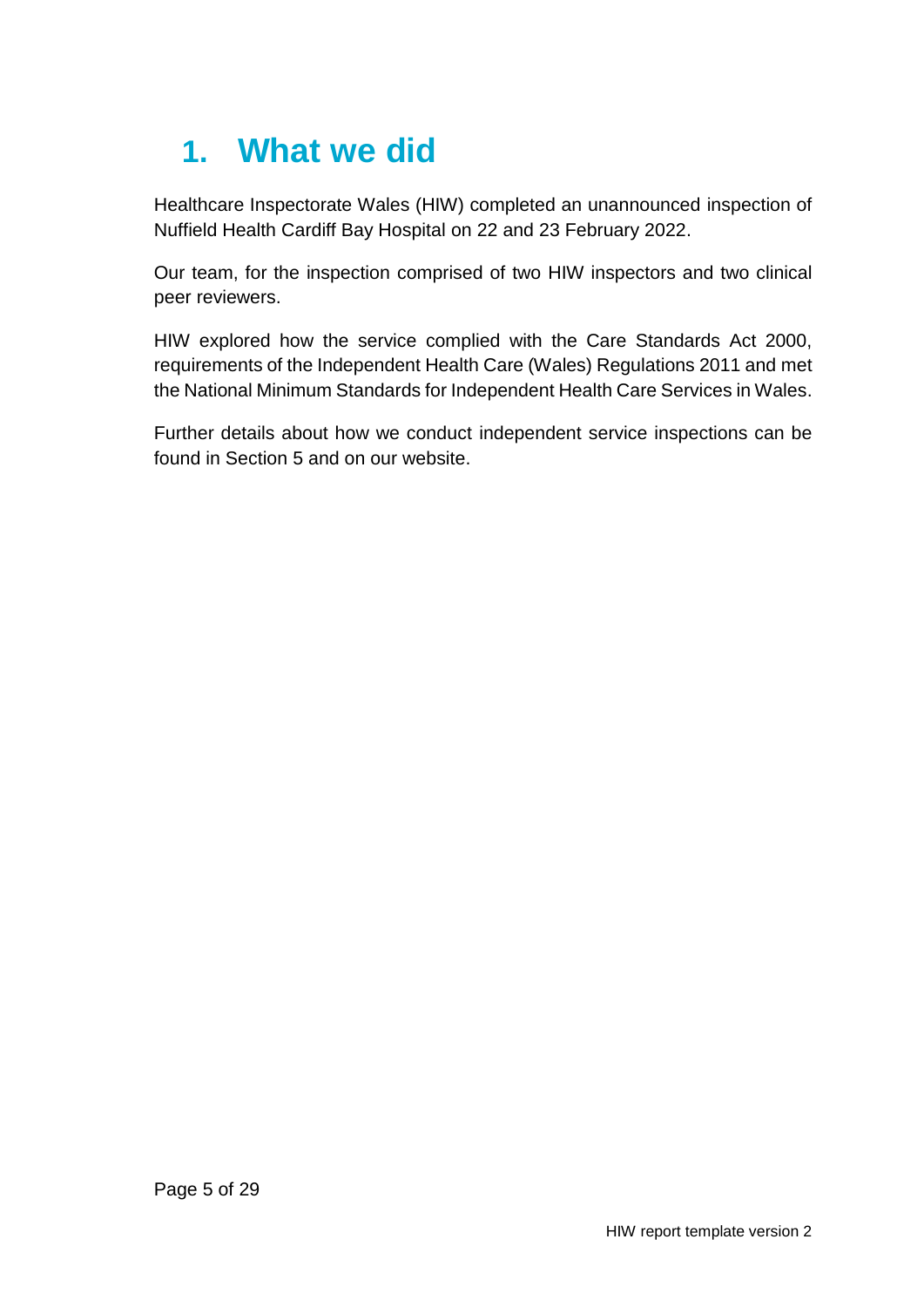# <span id="page-5-0"></span>**2. Summary of our inspection**

Cardiff Bay Hospital provided safe and effective care in an environment that was welcoming and well-maintained.

Patients expressed high levels of satisfaction with the care and treatment received and we observed kind and respectful interactions between staff and patients at all times.

We found evidence of overall good management and leadership at the hospital, which was supported by robust governance arrangements.

We identified a small number of improvements as identified below.

This is what we found the service did well:

- Patients expressed high levels of satisfaction with their experience
- Kind and respectful interactions between staff and patients were observed
- High levels of cleanliness and housekeeping
- Robust governance arrangements

This is what we recommend the service could improve:

Aspects of storage and security of medication

We identified a regulatory breach during this inspection regarding the checking of emergency resuscitation equipment. Further details can be found in Appendix B. HIW received sufficient assurance at the time of publication of this report that action had been taken to prevent this happening again.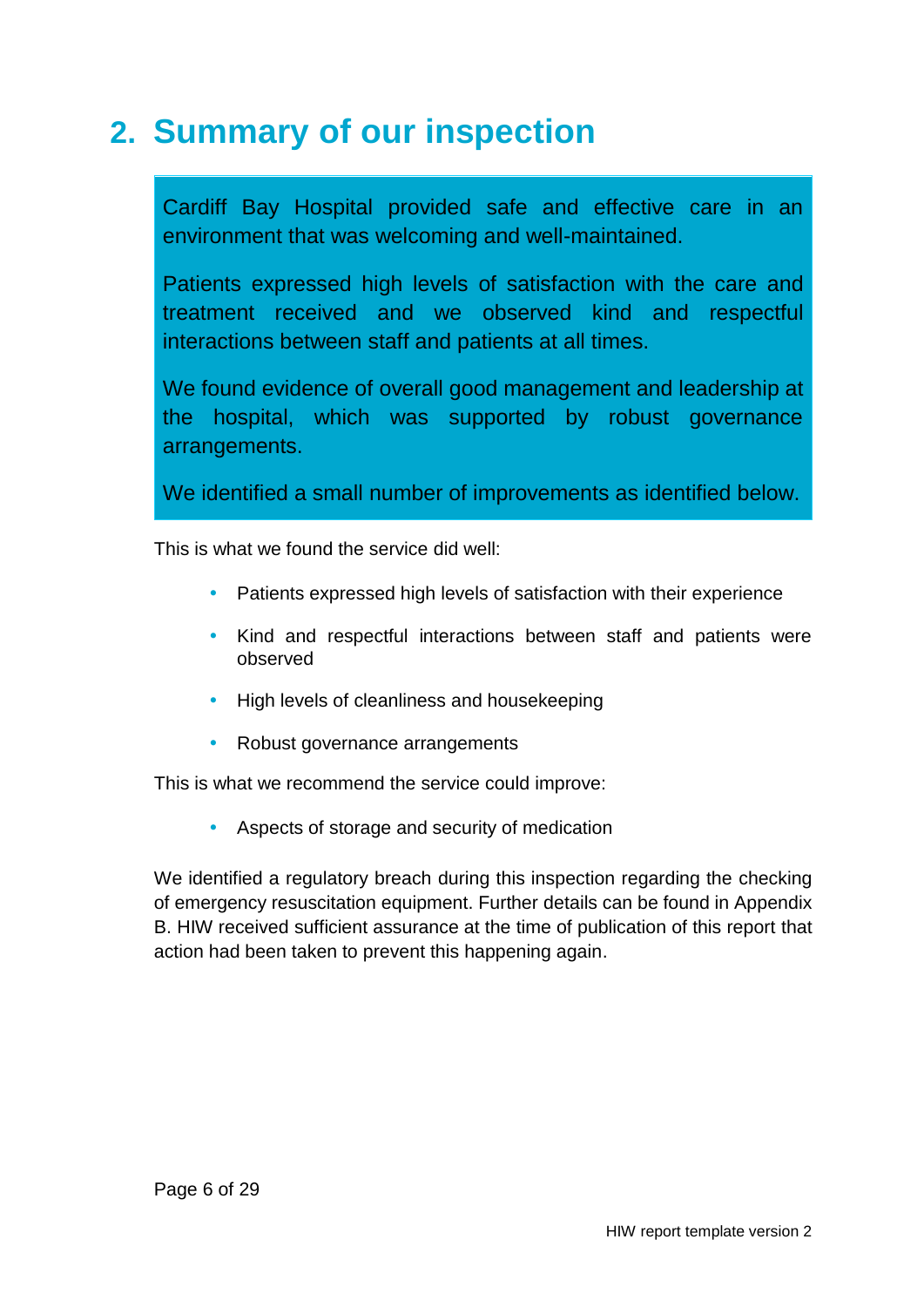# <span id="page-6-0"></span>**3. What we found**

### **Background of the service**

Cardiff Bay Hospital is operated by Nuffield Health, which is a not for profit organisation.

The hospital provides a range of outpatient consultations, diagnostic tests, and surgical treatments (excluding those requiring an overnight stay).

Facilities include 15 private consultation rooms, day case theatres, endoscopy suite and a diagnostic imaging suite.

The hospital employs a team of nurses, healthcare workers, diagnostic imaging staff, theatre practitioners, administrative and support staff. Consultants are employed as independent medical practitioners through practicing privilege arrangements. The resident medical officer (RMO) is contracted through an external agency.

Cardiff Bay Hospital works closely with its sister service in the nearby Vale Hospital, also part of Nuffield Health.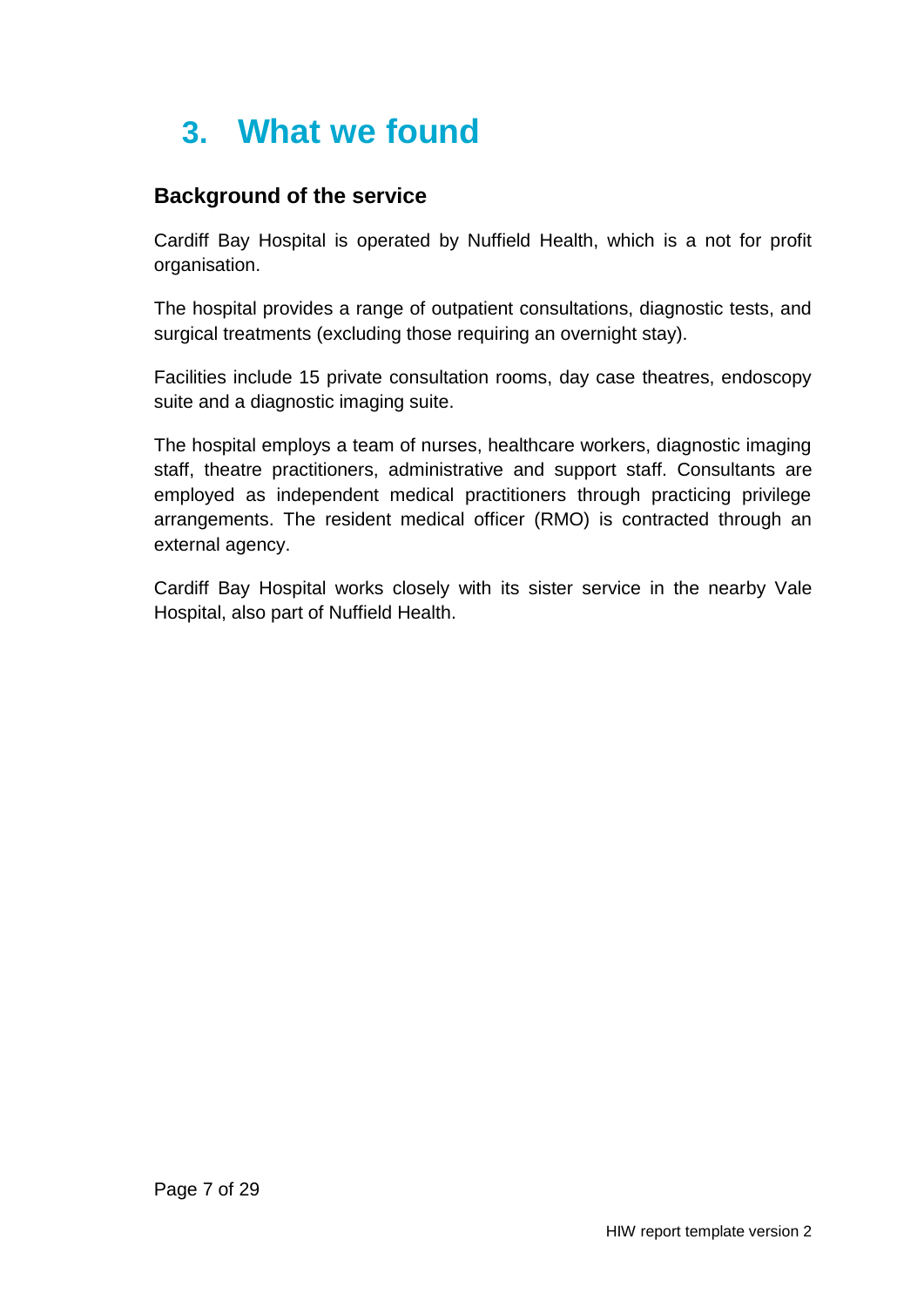### <span id="page-7-0"></span>**Quality of patient experience**

*We spoke with patients, their relatives, representatives and/or advocates (where appropriate) to ensure that the patients' perspective is at the centre of our approach to inspection.*

Patients expressed high levels of satisfaction with their experience at Cardiff Bay Hospital and we observed caring and respectful interactions between staff and patients at all times.

The hospital environment was welcoming and well maintained. Patients appeared to be comfortable and cared for in a professional and dignified manner.

During the inspection we distributed HIW questionnaires to patients to obtain their views on the services provided. A total of ten were completed. Patients were asked in the questionnaire to rate their overall experience of the service. All ten rated the service as 'very good'. Patients told us:

*"Everybody was understanding and patient. I was treated as an individual."*

*"Friendly environment and quick service."* 

*"It was all very good, no complaints whatsoever"*

#### **Health promotion, protection and improvement**

There was a range of information leaflets available in the waiting areas for patients to read and take away. These leaflets were treatment specific and provided patients with an overview of their procedure.

There were a number of posters and reminders related to COVID-19 safety. This included reminders to wear masks, social distancing and good hand hygiene.

#### **Dignity and respect**

We observed kind and respectful interactions between all staff and patients at all times. All ten patients who completed a HIW questionnaire told us that they had been treated with dignity and respect by the staff at the hospital. Without exception, patients also told us that they felt listened to by staff when attending their appointment,

Page 8 of 29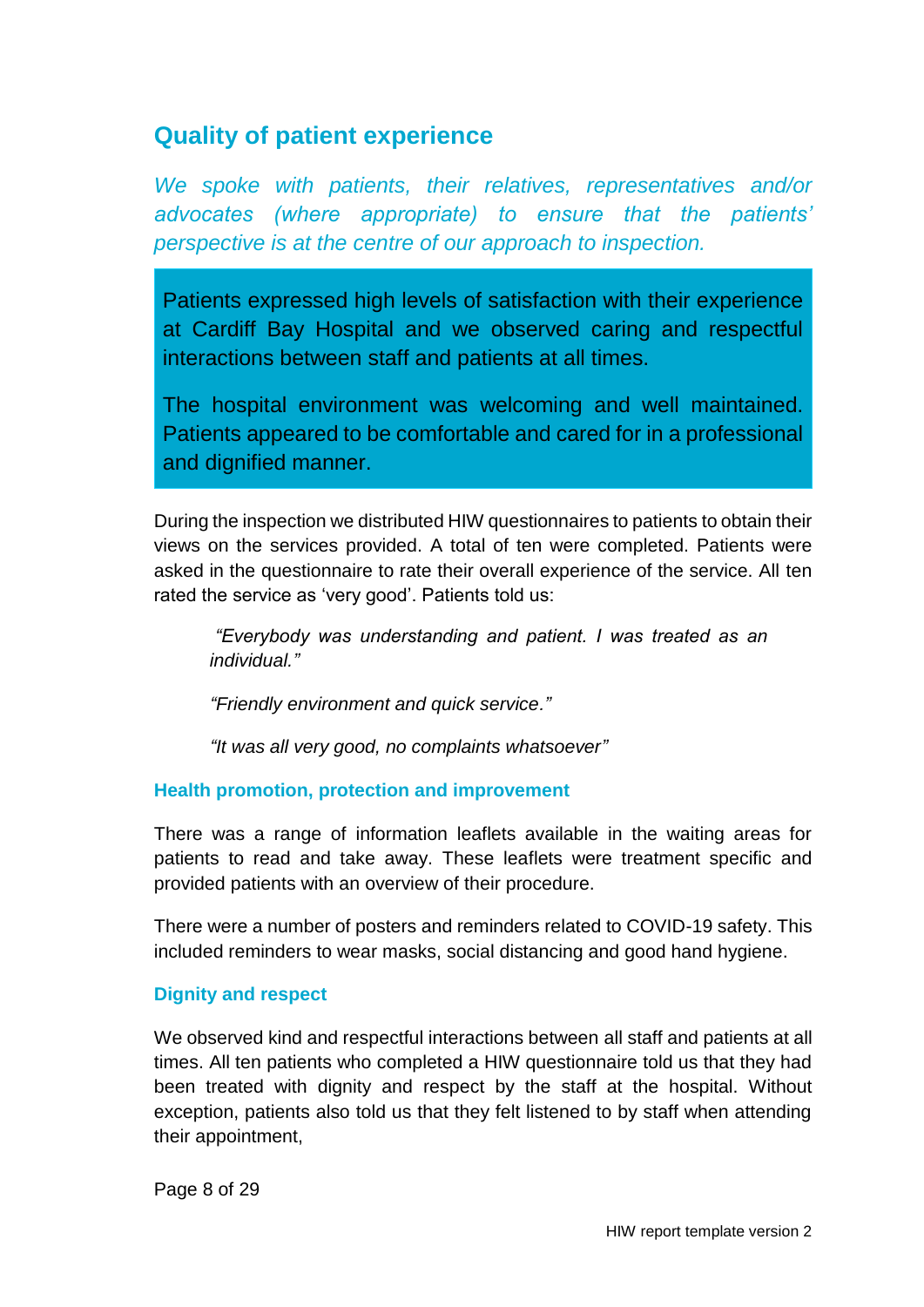The hospital environment was modern and provided patients with a dignified experience. The outpatient area included a number of private consultation rooms, with the doors closed during consultation to help maintain patient privacy.

The pre-operative theatre waiting area included four comfortable chairs. Whilst these were in close proximity to each other, all patients told us that they were able to speak to staff about their care and treatment without being overheard. The four-bedded recovery area benefitted from curtains to further support patient dignity when direct care was provided.

All staff who completed a questionnaire told us that they felt patients' privacy and dignity is always maintained.

#### **Patient information and consent**

We saw that there was a range of information available to patients to help them better understand their condition, care and treatment.

There were arrangements in place to provide patients with information on how to minimise the risks associated with COVID-19 prior to their planned procedure. This included information on how to effectively isolate where required and how to obtain a COVID-19 test.

We found that there were appropriate mechanisms in place to gain and record patient consent prior to treatment. All but one patient told us that they completed a medical history form or had their medical history checked before undertaking any treatment.

All patients who completed a questionnaire told us that felt involved as much as they wanted to be in decisions about their treatment and that they were given enough information to help them understand their treatment. This included receiving enough information about the risks and benefits associated with their treatment.

For patients who were responsible for funding their treatment, all patients told us that the cost of treatment was made clear before they received the treatment.

All but one patient told us that they had been given information on how to care for themselves following their treatment.

#### **Communicating effectively**

We observed staff talking to patients in a kind, professional and appropriate tone at all times during the inspection. This extended to clinical and non-clinical staff throughout the patient journey.

Page 9 of 29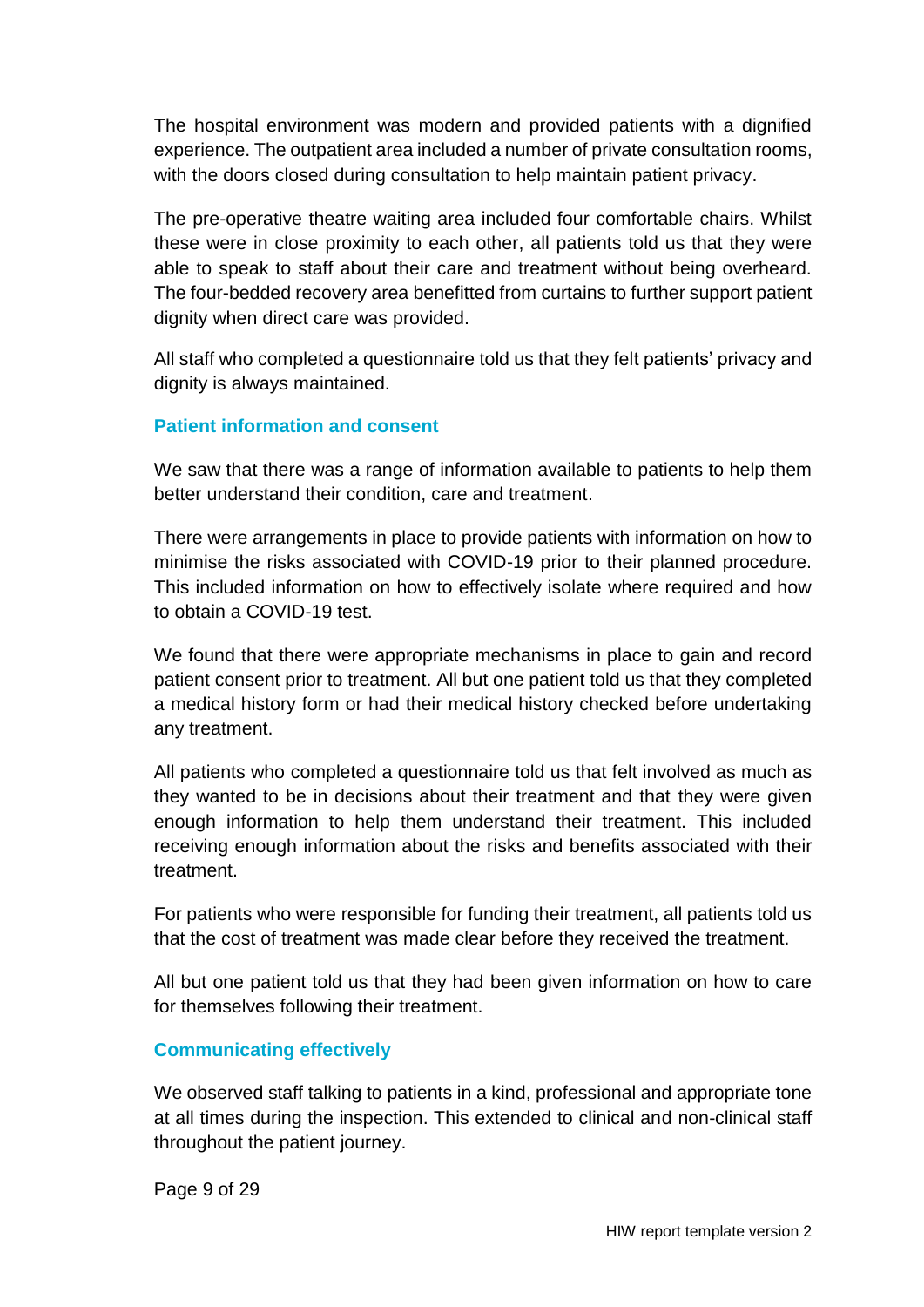All patients who completed the questionnaire told us that their preferred language was English and that they were able to communicate with staff in their preferred language. This included receiving healthcare information in their preferred language

#### **Care planning and provision**

We observed good team dynamics between by the clinical teams. Staff teams, including nurses and consultants appeared to work cohesively for the benefit of patients. We found patient involvement to be good, with patients being given time to ask questions about their proposed treatments.

It was positive to observe a consultant provide a patient with a detailed explanation of the procedure as part of the information and consent process. The patient was advised clearly of what the procedure involved, individualised expectations and general outcomes. It was notable that the consultant provided both national statistics and their own success and failure rate for the planned procedure. It was evident that this provided reassurance to the patient.

We noted that comprehensive assessments were being undertaken relevant to the proposed procedure and that these were being reviewed where required.

We found that there were appropriate discharge processes in place for patients who underwent surgical procedures. This included use of a standard checklist, follow-up phone calls at an appropriate interval and written information, such as information relating to pain relief or if there the patient has any concerns.

#### **Equality, diversity and human rights**

Patients are advised to attend appointments alone in an effort to minimise the transmission of COVID-19. However, we were told that exceptions could be made, for example if a patient required a chaperone or additional support in accessing the service.

Staff we spoke with were generally aware of the Deprivation of Liberty Safeguards (DoLS) and providing care to those who may lack capacity. All staff told us that they had received mental capacity / DoLS training and we confirmed this through reviewing mandatory training records. One staff member told us that a dementia study day had been postponed due to the pandemic and that they would find it useful if re-organised.

#### **Citizen engagement and feedback**

Patients who completed a HIW questionnaire provided overwhelmingly positive feedback relating to their experience at this service.

Page 10 of 29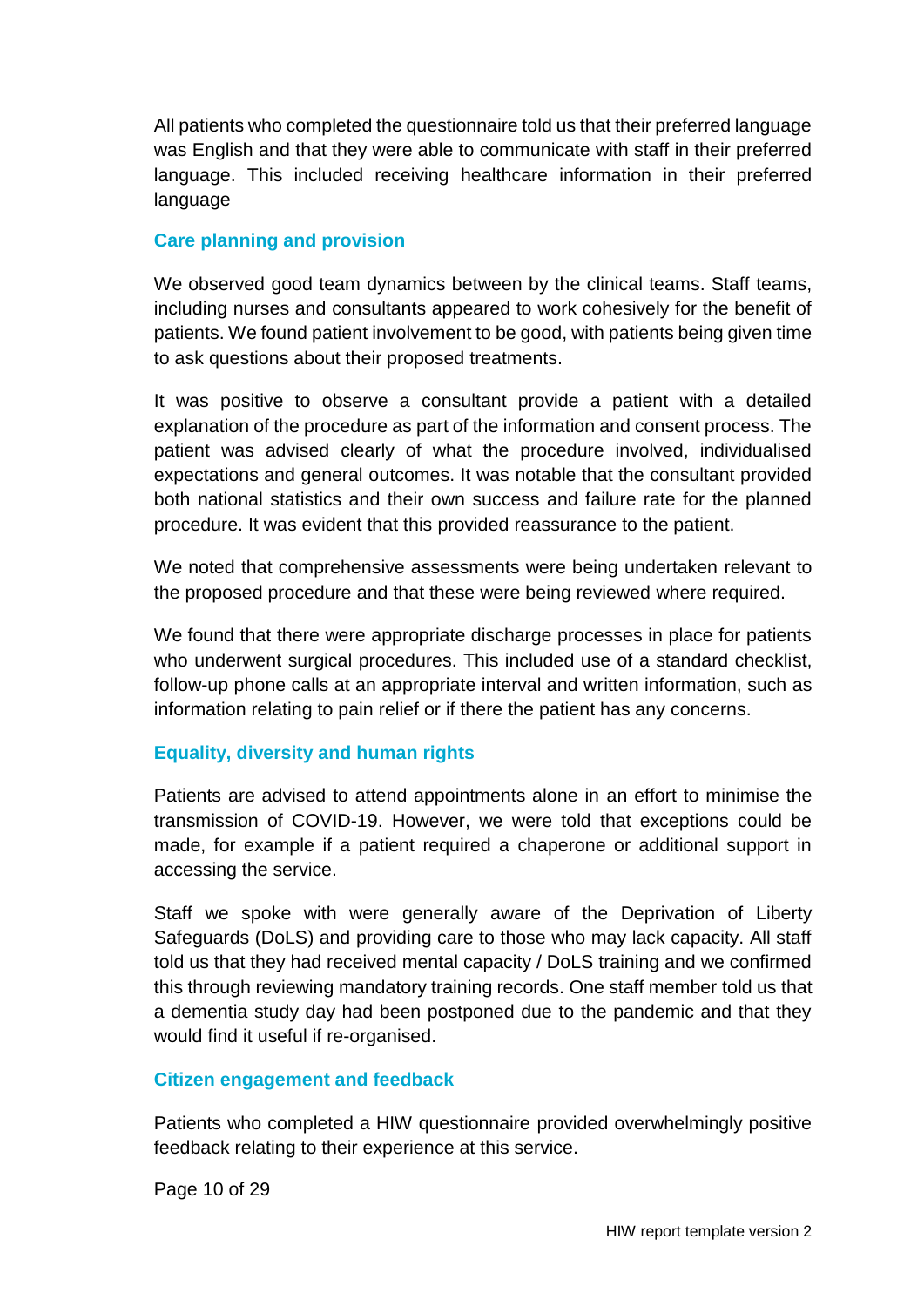We found that there were appropriate systems in place to obtain, review and respond to patient feedback and complaints. This included patient satisfaction surveys provided to patients following their treatment.

Feedback leaflets were also available throughout the hospital and this included details on the formal complaints process if required. Details of external organisations, including HIW, were listed in this literature in order to provide additional support and advice for patients.

We found that there had been a low number of complaints. We reviewed a sample of these and found that they had been acknowledged and responded to in an appropriate timeframe. There were suitable governance processes in place to review and monitor feedback and complaints at a senior level within the service.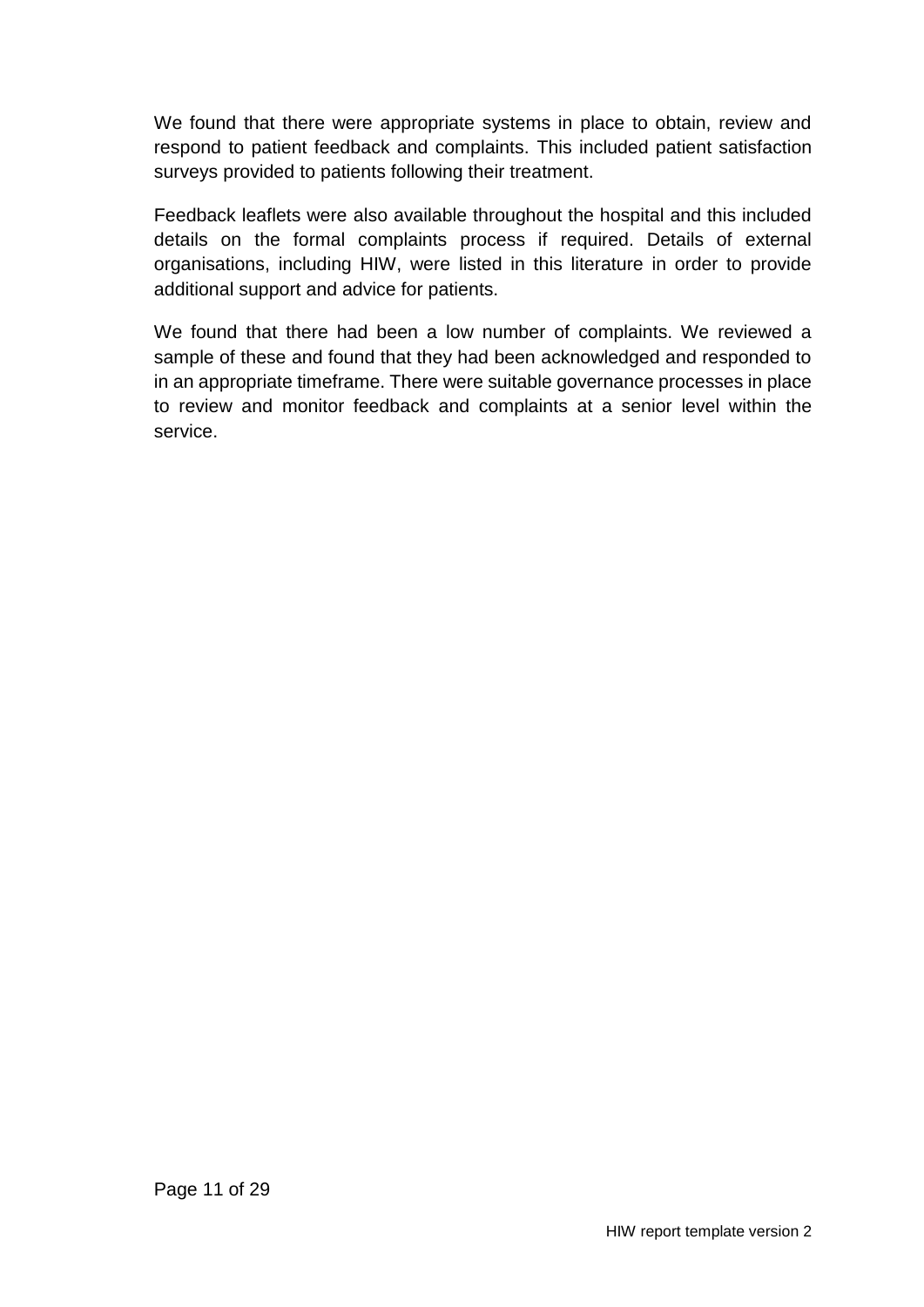### <span id="page-11-0"></span>**Delivery of safe and effective care**

*We considered the extent to which services provide high quality, safe and reliable care centred on individual patients.*

We found that staff were committed to providing patients with safe and effective care.

There was a high standard of cleanliness and housekeeping in the hospital and risks were managed in an appropriate manner.

We made one improvement in relation to the storage and security of medication.

#### **Managing risk and health and safety**

We found that there were a range of risk assessments aimed at maintaining a safe environment for staff, visitors and patients. These risk assessments appeared to be comprehensive and had been recently reviewed to ensure their on-going effectiveness.

Monitoring and oversight of risk is monitored through a range of governance processes, including a hospital health and safety committee which is attended by senior members of the hospital management team and which meets regularly throughout the year.

We were told that there were known issues with aspects of the emergency lighting and fire system at the hospital. We were told that remedial work was underway imminently to rectify these.

We noted that regular checks had been completed and logged for the nurse call bell and cardiac arrest button in the clinical areas.

Fire extinguisher servicing had been completed within the last twelve months and alternating fire alarm button checks were undertaken. There was a designated fire warden at the hospital and all staff had completed mandatory training in fire safety.

We noted that regular water flushing to minimise the risk of legionella and water temperature checks were completed and logged. All cleaning and maintenance substances were stored in a locked storage room.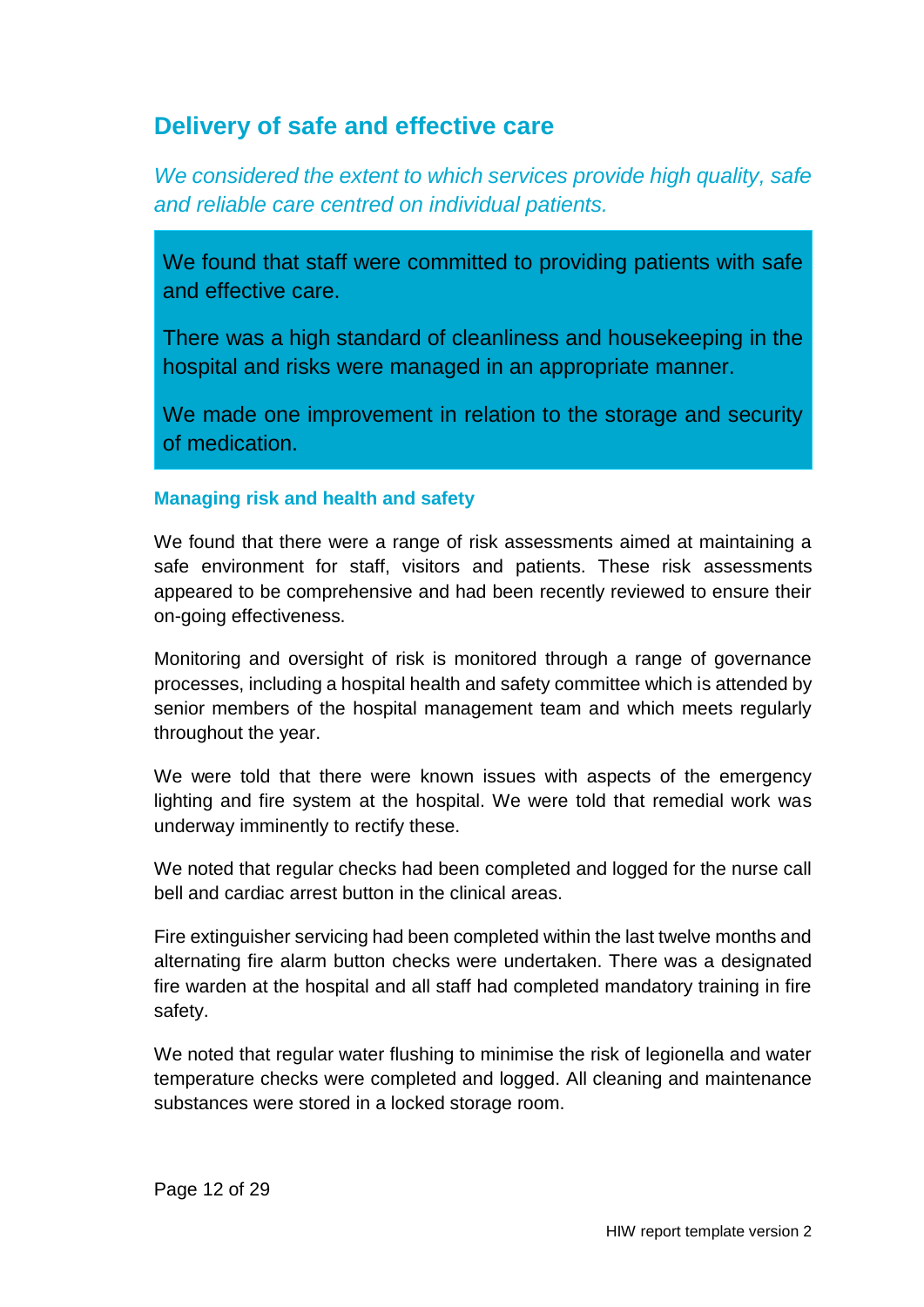We found that all relevant staff had at the minimum completed immediate life support (ILS) training and all but one had completed paediatric basic life support (PBLS) training.

The hospital had two resuscitation trolleys which were accessible in an emergency situation. However, we found that daily and weekly checks had not been logged on a consistent basis.

Due to the nature of this concern, we dealt with this matter through the HIW noncompliance process. We received sufficient assurance from the service that this had been rectified by the time of publishing this report. Details of the action taken can be seen in Appendix B.

#### **Infection prevention and control (IPC) and decontamination**

All areas of the hospital were visibly clean and well-organised. We observed and spoke with housekeeping staff who were completing tasks diligently and who demonstrated much pride in their work.

Staff wore the correct personal protective equipment (PPE) at all times. We observed staff putting on and removing PPE appropriately when entering and leaving clinical areas. All but one staff member told us that there had been sufficient PPE during the pandemic. However we confirmed that there were sufficient stocks at the time of the inspection.

Clinical staff that we spoke with were knowledgeable of IPC matters and how it related to their roles. All but one staff member who completed a questionnaire told us that the service had implemented the necessary environmental and practical changes in response to COVID-19. Staff comments included:

*"Strong C19 protocols in place throughout the pandemic with changes made to protect staff and patients"*

*"Always felt safe with COVID the [role] ensured we had everything we needed and good lateral flow testing"*

*"Only fault is some [staff] not respecting any distance between patients when going through the COVID screening"*

All staff told us that overall infection prevention and control procedures are always followed.

Without exception, patients who completed a questionnaire rated the service as 'very clean' and indicated that 'COVID-compliant' procedures were 'very evident' during their time at the service.

Page 13 of 29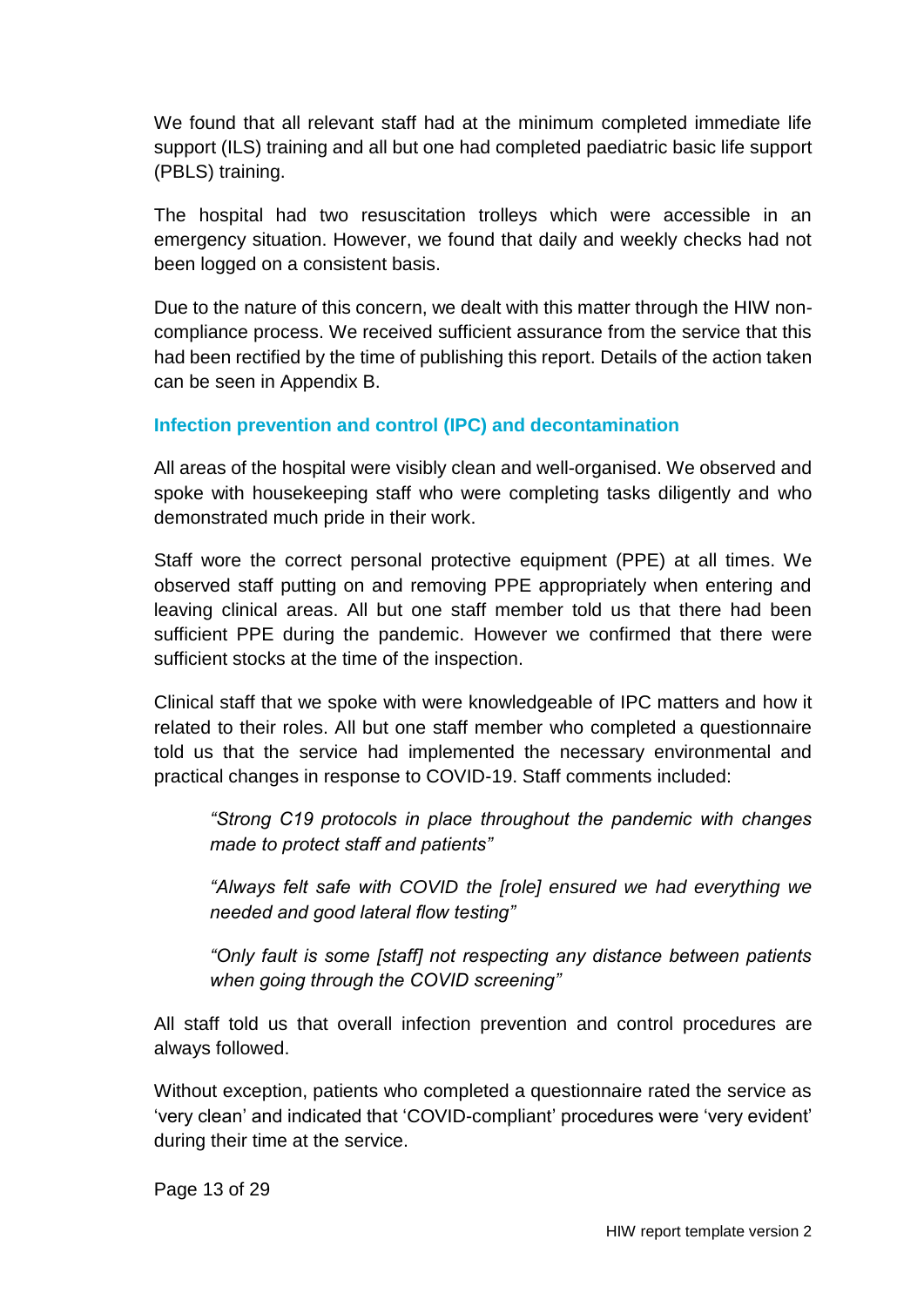We observed generally good adherence to hand hygiene protocols. Staff were observed using alcohol gel when moving between patients and we saw some staff wash hands when appropriate.

We observed that shared equipment and reusable medical devices were appropriately decontaminated in between their usage. Labels to indicate that an item had been cleaned were in use.

We found that there was a rolling programme of infection control audits. All of these had been completed and were overall highly scored. There were clear governance processes to monitor and provide oversight of IPC matters. This included a hospital-wide IPC committee, which was attended by designated clinical IPC lead staff.

#### **Nutrition**

There is no overnight provision at this service, therefore, there is a reduced need to offer a full catering provision for patients. However, we found that surgical patients were offered appropriate refreshments following their procedure. We also noted that a facility is available to provide a more substantial offering if required. Water and hot drinks were accessible and available at all times.

#### **Medicines management**

There was an appropriate medication management policy and procedure. Staff we spoke with were aware of how it applied to their role, including the procedures for the correct prescribing of medication, and how to access the policy when required.

We found medication storage to be generally good. However we observed some matters relating to access and security of medications. These included:

- Intravenous (IV) fluids were stored in an unlocked room that was used for storage of mugs and other equipment. The service must ensure that the mugs are removed from the same shelf as the IV fluids and that the door is locked when not in use
- Storage of medication in fridges and cupboards within the theatre department were not always locked when not in use. The service must ensure that medications are appropriately secured.

We found that medication storage and overall organisation in the outpatient department to be of a notably good standard.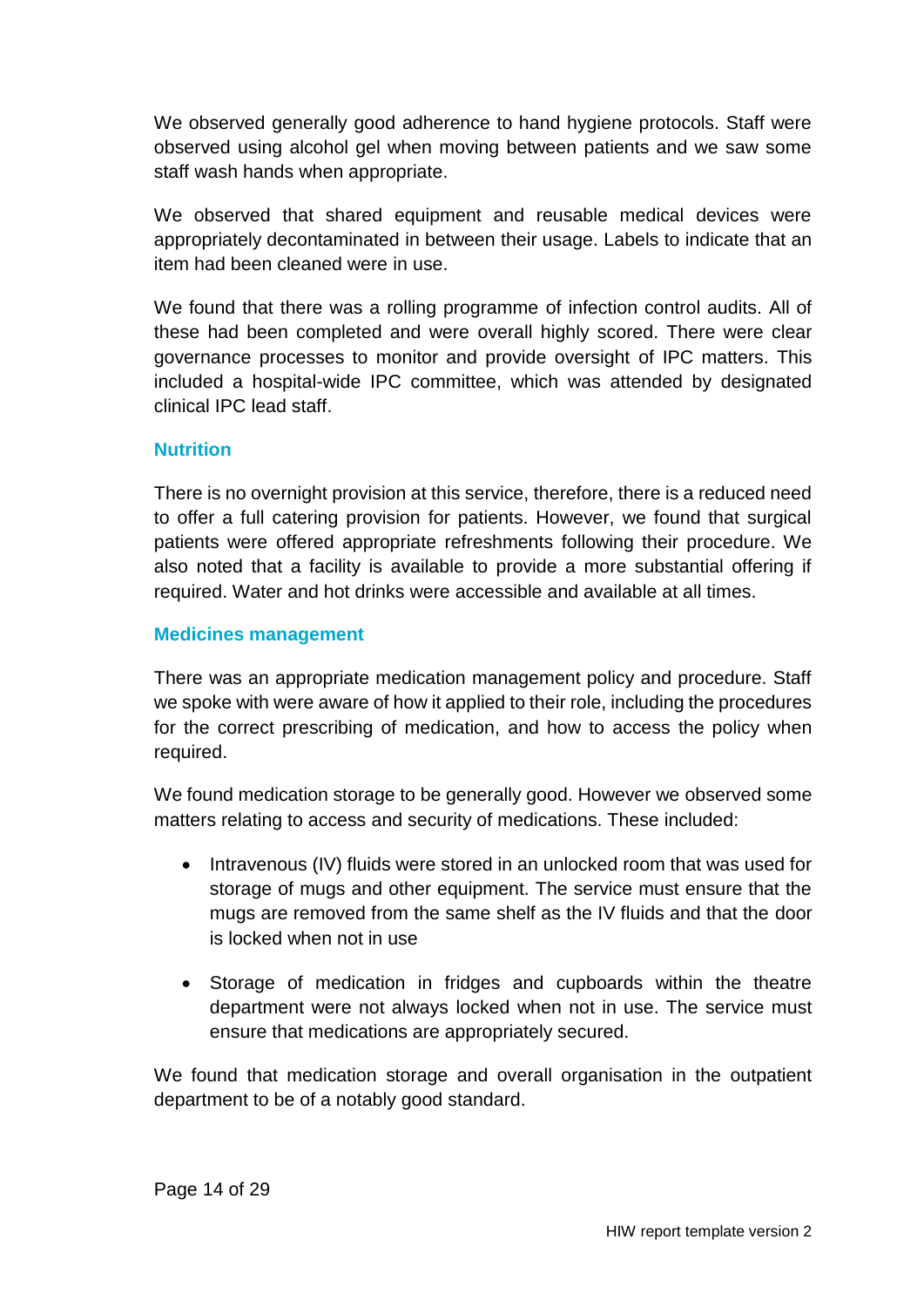We reviewed storage of controlled drugs and found that these were consistently checked twice daily and logged appropriately. We noted that fridge temperature checks were monitored automatically by an external company and there were arrangements in place should a fault develop out-of-hours.

#### Improvement needed

The service must ensure that medications are stored and secured appropriately at all times.

#### **Safeguarding children and safeguarding vulnerable adults**

The service had an appropriate policy and procedure in place for following in the event of any safeguarding concerns relating to potentially vulnerable adults or children.

There was a designated safeguarding lead for the hospital and staff were aware of who to contact if they had any concerns. All staff confirmed that they had undertaken safeguarding training and we confirmed that this had been completed to an appropriate level by all staff.

#### **Medical devices, equipment and diagnostic systems**

The service had a range of medical devices, equipment and systems which appeared to meet the care and treatment needs of patients.

We found that there were suitable processes in place for regular maintenance and for the reporting of any issues. There were designated facilities management staff based at the hospital to support this.

#### **Safe and clinically effective care**

We found that there were a number of robust policies, procedures and governance processes in place in order to support and monitor the delivery of services.

Clinical updates, incidents and learning are discussed in a range of specialised internal committees, which are attended by all clinical heads of departments. The minutes of these meetings appeared to be robust and any actions were monitored and updated appropriately.

Individual patient risk assessments were completed as part of the preassessment process for patients undergoing surgical procedures. This included

Page 15 of 29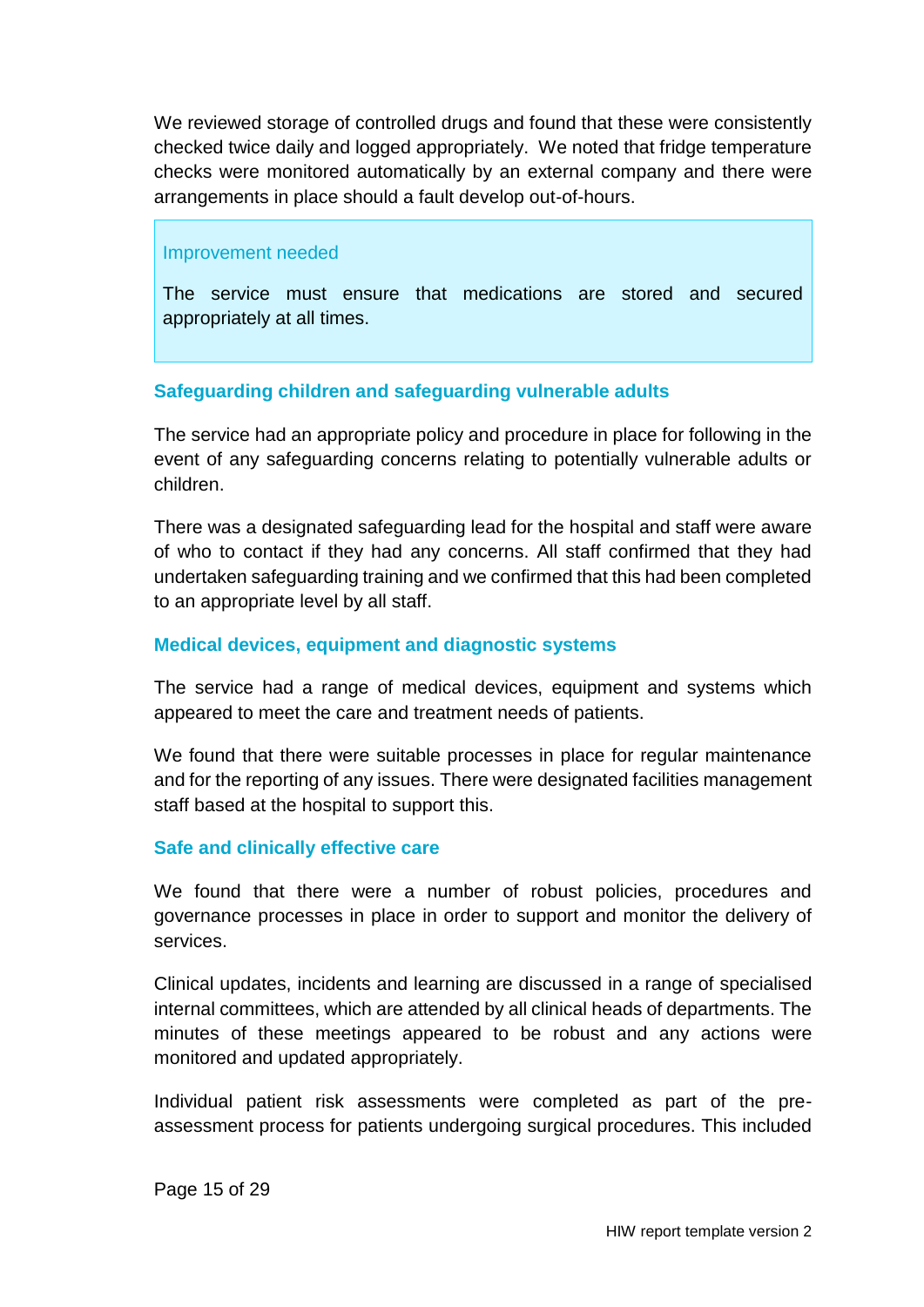a robust process for confirming the isolation status and testing of patients for COVID-19 prior to their planned procedure.

We found there to be good communication between the medical, nursing and non-clinical teams. We observed professional interactions at all times.

Staff told us that they were aware of how to access the sepsis procedure. Staff were able to describe the actions they would take and appeared confident in knowing how to respond appropriately.

There was a clear procedure in place for the transfer of patients who may require increased clinical care at a local hospital. We noted that any transfers to an alternative hospital would be investigated and the procedure contained a provision to notify HIW of these incidents.

#### **Participating in quality improvement activities**

The hospital had a range of mechanisms in place to gain patient feedback and there was evidence that feedback is shared to the relevant teams to ensure wider learning.

We also found that incidents are reviewed in a timely manner and that outcomes from incidents are shared from formal governance processes to teams within the hospital. It was positive to note that the governance committees also shared learning from other sites within the Nuffield group to minimise the risk of incidents being replicated elsewhere.

#### **Records management**

Patient records were stored on an electronic system, which appeared to be secure with restricted access.

We reviewed a sample of records and found that they had overall been completed to a good standard.

There were clear audit processes in place to monitor the quality of record keeping. The latest audit demonstrated that there was some room for improvement, but a re-audit had already been scheduled to monitor improvements.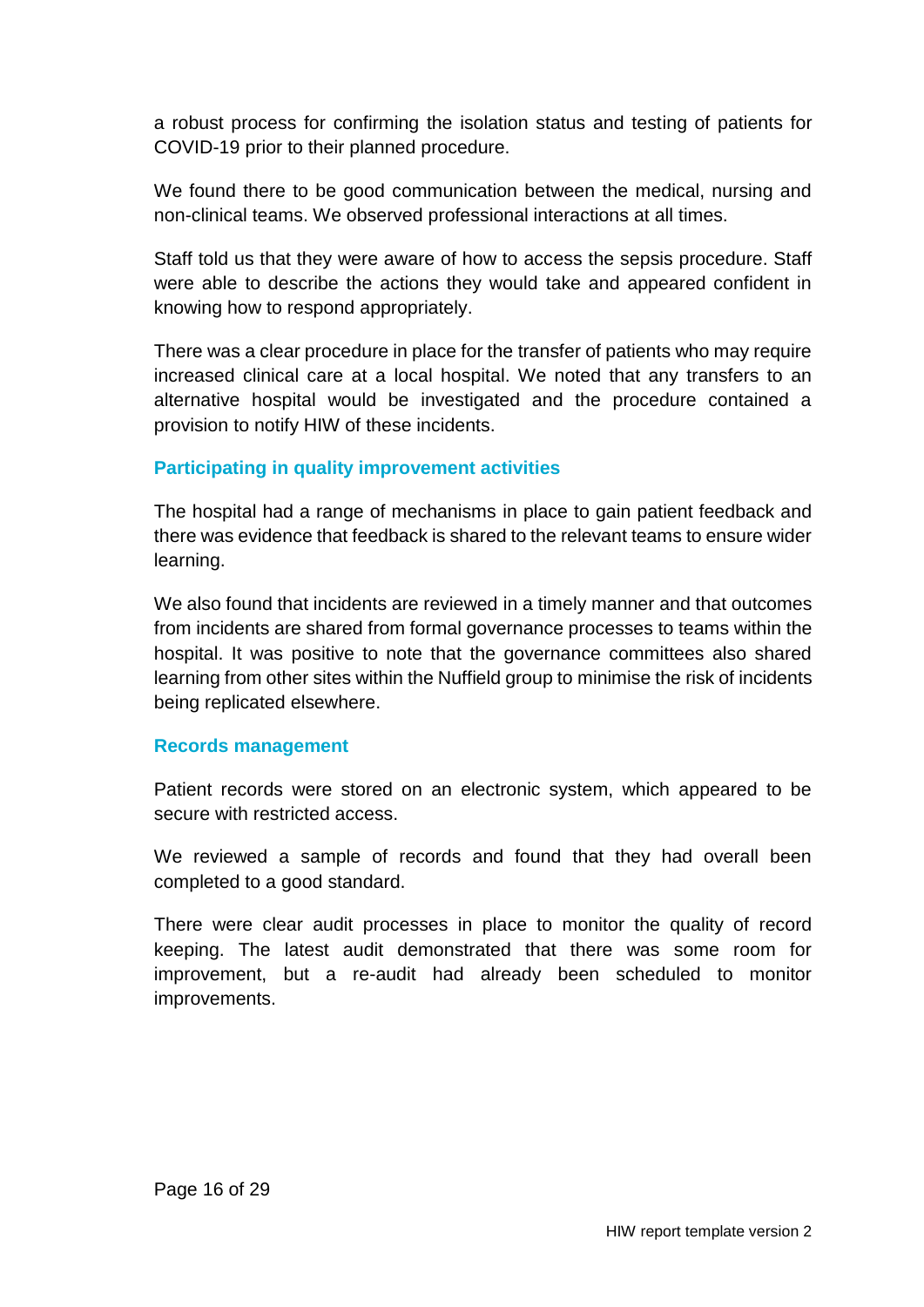### <span id="page-16-0"></span>**Quality of management and leadership**

*We considered how services are managed and led and whether the workplace and organisational culture supports the provision of safe and effective care. We also considered how the service review and monitor their own performance against the Independent Health Care Regulations and National Minimum Standards.*

Overall we found good management and leadership in the hospital. Staff teams appeared to work well together for the benefit of patients.

Robust governance arrangements were in place for the monitoring and auditing of systems, practice and processes within the hospital. We found that there was a good flow of information between staff and hospital management.

The hospital should reflect on feedback provided in this report to aid any further learning or actions.

#### **Governance and accountability framework**

We found that the registered manager and interim hospital director demonstrated a strong commitment towards supporting staff and providing patients with safe and effective care in a welcoming environment. Management were receptive of our views and findings throughout the course of the inspection.

There were clear lines of management and accountability through management and staff teams. Staff we spoke with were clear in how they conducted their roles and were aware of their responsibilities towards patients and other colleagues.

There were a number of governance committee meetings to support the effective running of the hospital and communication between hospital teams. A daily morning huddle meeting between heads of departments enabled an effective burst of information relating to patient numbers, staffing matters and matters of concern every day.

#### **Dealing with concerns and managing incidents**

We found robust governance processes in place to investigate and respond to concerns and incidents. This included appropriate policies and use of the DATIX system to record all incidents, accidents and near misses.

Page 17 of 29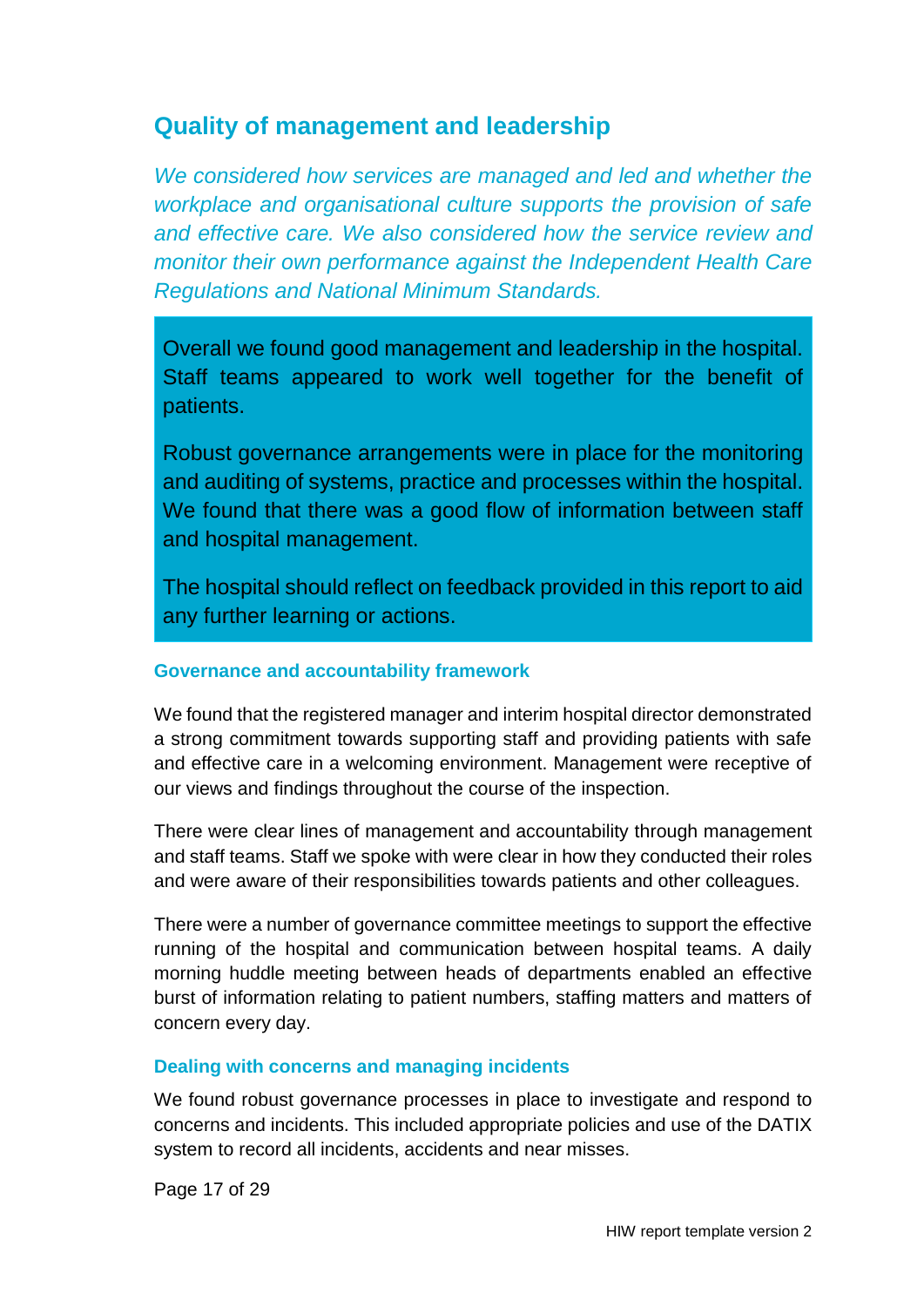We reviewed a sample of incidents and found that learning had been disseminated to relevant staff and teams throughout the hospital. It was positive to note that learning from other sites within the Nuffield group was shared to minimise the risk of incidents being replicated elsewhere.

Eight staff who completed a questionnaire said they had seen an error, near miss or incident in the last month, but all staff agreed that their organisation encourages them to report these. However, a quarter of staff responded neutrally that the organisation treats staff involved in an error, near miss or incident fairly. All staff agreed that when errors, near misses or incidents are reported, their organisation takes action to ensure they do not happen again.

All but one staff agreed that they would know how to raise concerns about unsafe clinical practice and all but one told us that they would feel secure raising these concerns. Almost all staff added that there is always or usually a culture of openness and learning within the organisation.

#### **Workforce planning, training and organisational development**

Overall we found a professional and committed staff team within the hospital. This extended to both clinical and non-clinical teams. Staff were seen to demonstrate a commitment towards providing a positive patient experience and high quality care.

Staff we spoke with told us that they felt happy and supported in the workplace. Some staff added that whilst there had been a number of staffing changes within the hospital, they expressed that this change had been managed well and that a positive impact is being felt.

We found that there were a small number of vacancies at the time of the inspection, but we were told that active recruitment efforts were underway to fill these vacancies.

We were told that clinical agency staff are needed on occasions, but that the hospital has access to a regular pool of bank nurses who are familiar with the hospital environment.

We reviewed a sample of staff rotas and found that there was a sufficient number of staff to meet patient needs. Staff told us that theatre lists and outpatient appointments are scheduled in advance which helps to plan appropriate staffing arrangements.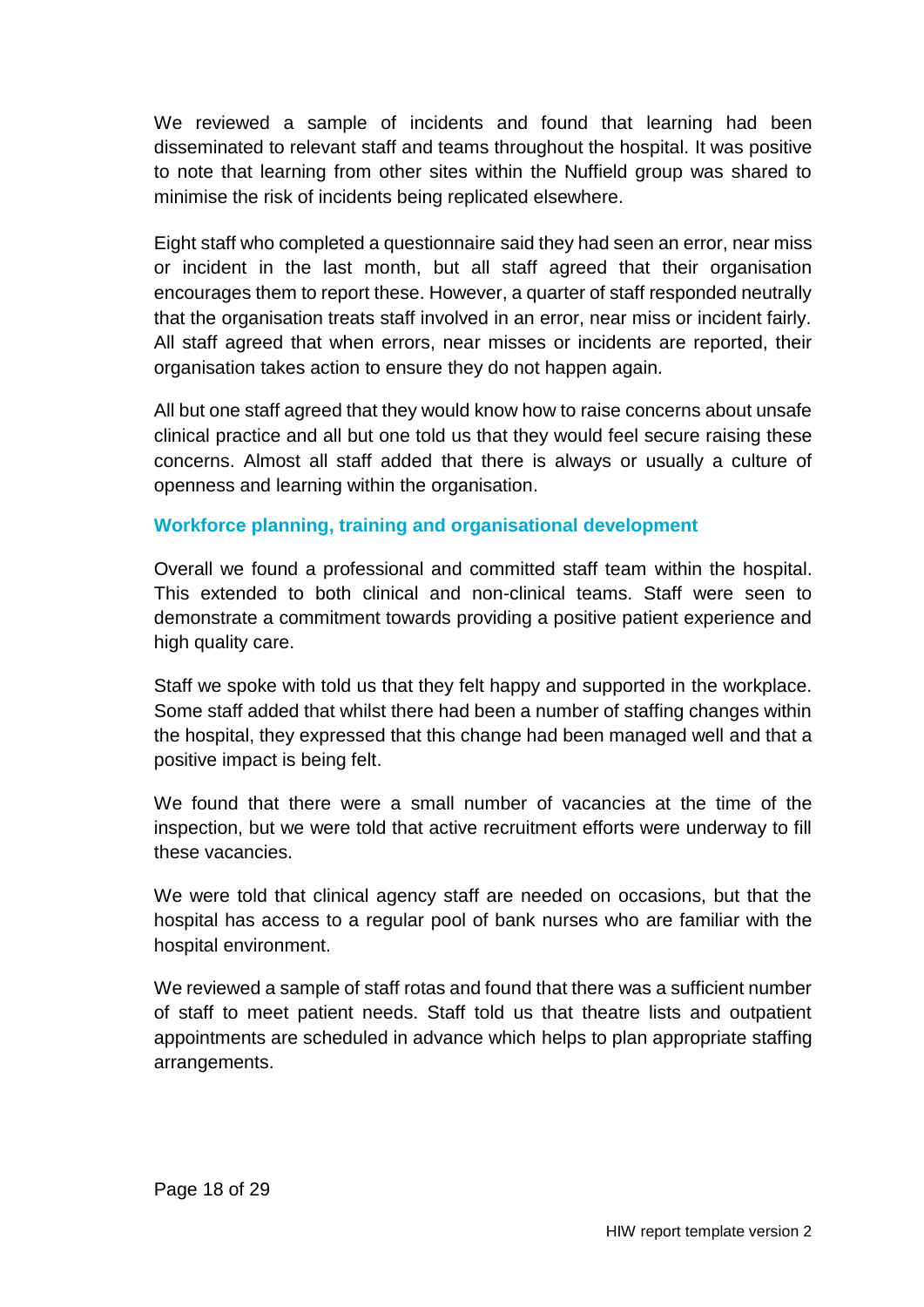#### **Workforce recruitment and employment practices**

We reviewed a sample of staff files and found that all staff had undergone appropriate pre-employment checks. This included conducting interviews, obtaining references, and completion of disclosure and barring service (DBS) checks to help to ensure the suitability of staff.

There was a clear and appropriate governance process in place to review and grant practising privileges to independent medical practitioners who treat patients at the hospital.

#### **Training and Professional Development**

All the staff who completed the HIW questionnaire told us that they had received training in health and safety, fire safety, infection control, safeguarding and deprivation of liberty safeguards / mental capacity. We found that mandatory training levels were high in all of these areas.

Additional mandatory clinical training areas achieving equally high levels of compliance included: consent to examination or treatment, Aseptic Non Touch Technique (ANTT)<sup>1</sup>, COVID-19 awareness and health record keeping.

We also noted there was a range of external clinical training opportunities that had been organised for the year ahead. We were told that these were based on training needs requests submitted by staff.

The majority of staff told us that they had received other training relevant to their area of work. Some comments on training that staff would find useful included:

*"Role specific E-Learning"*

*"Alcon training on machine"*

*"Training on what to do when the alarm goes off (emergency chords) & how to help"*

Page 19 of 29

l

1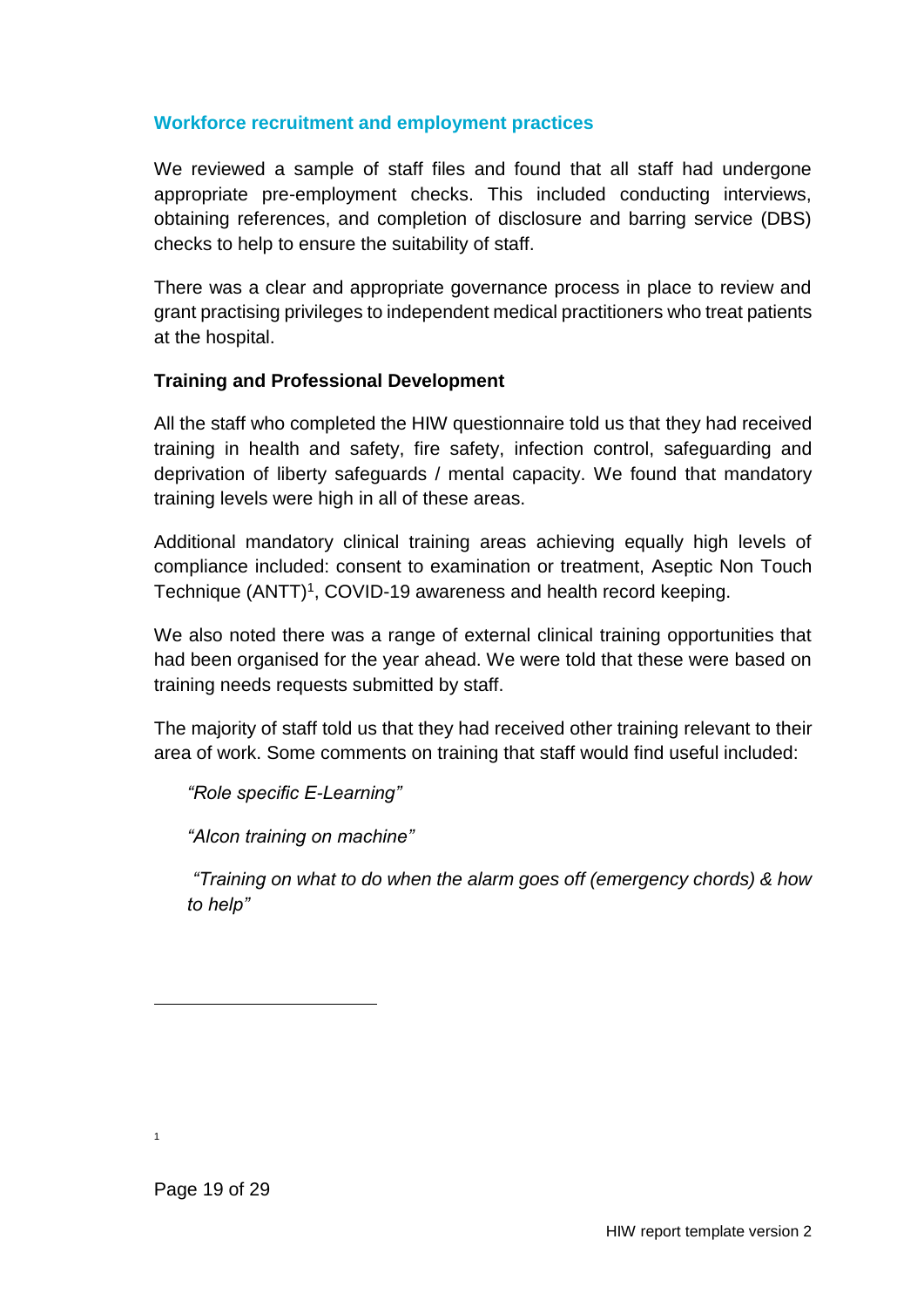Almost three quarters of staff told us that training and development needs were identified. Whereas a little over three quarters of staff told us that their manager supported them to receive training and development.

We found a high level of compliance with the annual staff performance and appraisal process. Almost all staff told us that they had completed an appraisal within the last twelve months.

All but one of staff told us that training always or usually helped them do their job more effectively and two indicated that it sometimes did.

All staff told us that training always or usually helped them stay up-to-date with professional requirements.

All but one of staff told us that training always or usually helped them deliver a better patient experience and one indicated that it sometimes did.

#### **Immediate Manager**

Almost all staff who completed a questionnaire told us that their immediate manager encourages team working and that they could be counted on to help with a difficult task at work.

Almost all staff told us that their immediate manager always or usually gives clear feedback on their work. Whereas three quarters told us that their manager asks for their opinion before making decisions that affect their work.

A little over three quarters of staff told us that their immediate manager is always or usually supportive in a personal crisis.

We received the following comments from staff about their immediate managers, some included:

*"[Name] has been an amazing manager and l confidently can always count on their kindness, help, compassion and support in both the workplace and … my personal life."*

*"I've always felt very supportive by the immediate manager and also the rest of the senior leadership team at the hospital. Regular feedback on performance is given and is always constructive with personal development encouraged at all times."*

*"My line manager has been amazing to me and very supportive since I began ... [Name] and the team have been so amazing with swapping shifts and generally supporting me through this awful time. Couldn't ask for a better manager"*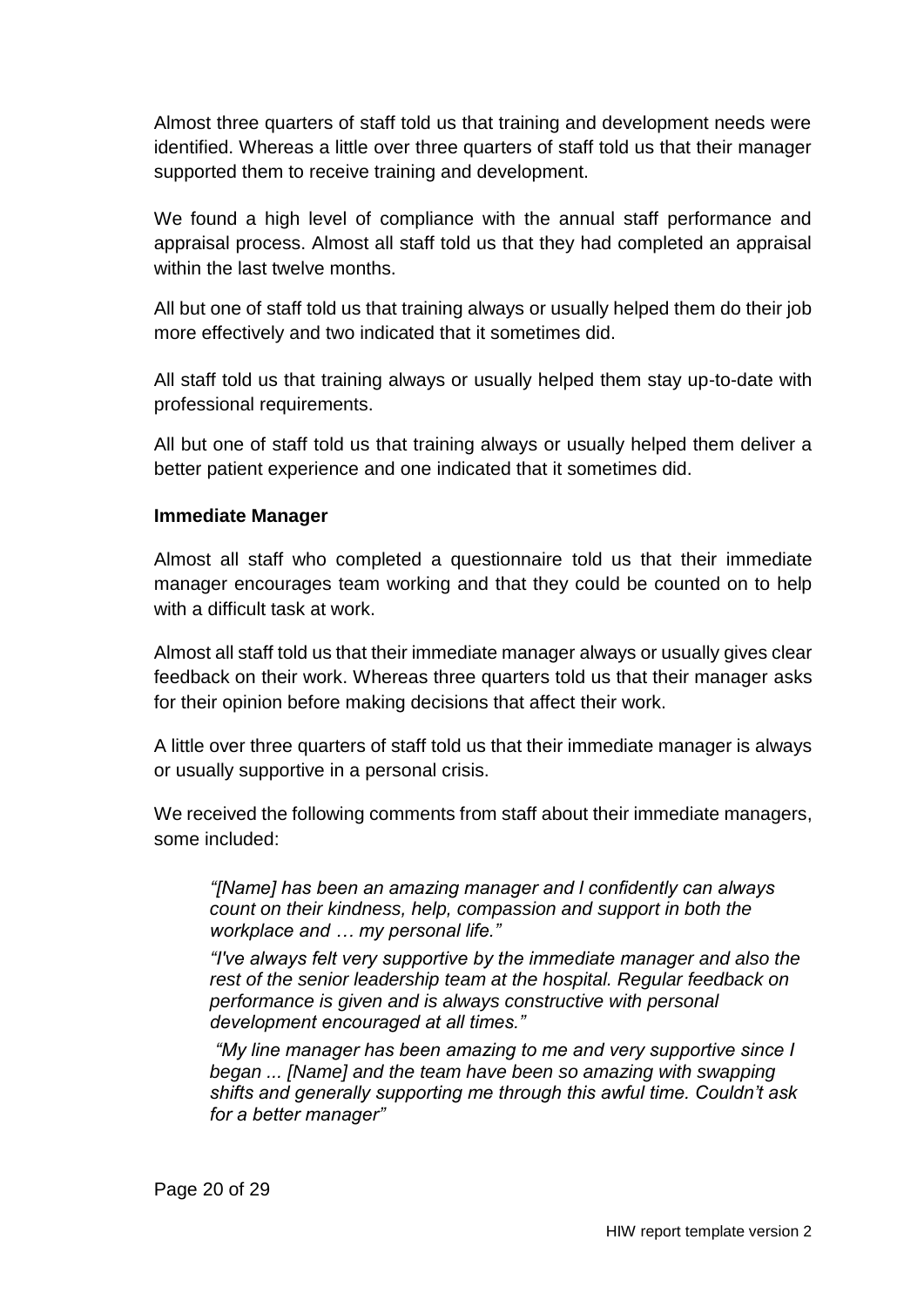*"My manager definitely tries [their] hardest to balance the demands from upper management with the reality of the workload we face, but [they are] limited in how much [they] can do when the demands are from higher up in the organisation."*

#### **Senior Management**

Nearly all the staff who completed the online questionnaire told us that they knew who senior managers were in their organisation.

Almost all staff told us that communication between senior management and staff is effective. Whereas two thirds told us that senior managers always try to involve staff in important decisions.

Three quarters of staff told us that senior managers act on staff feedback and almost all staff told us that they are committed to patient care.

We received the following comments from staff about senior managers:

*"Senior managers have always been visible at site and have always found each member of the senior management team open and easy to engage with and have always been open to suggestions to improve and take on board my views and concerns..."*

*"Senior managers are remote from staff issues and briefly improve after an inspection but in general they are distant"*

#### **Health and wellbeing at work**

Three quarters of staff agreed that their job is not detrimental to their health and almost all staff agreed that their immediate manager takes a positive interest in their health.

Three quarters of staff agreed that they are offered full support in the event of challenging situations. Almost all staff agreed that they are aware of the occupational health support available.

A little over three quarters of staff told us that their current working patient allows for a good work life balance. Some comments included:

*"… I feel the hospital allows me to maintain a good work-life balance, there is excellent support for staff around wellbeing via our Healthcare scheme and instant access to mental health support."*

*"There are mental well-being champions who are great"*

Page 21 of 29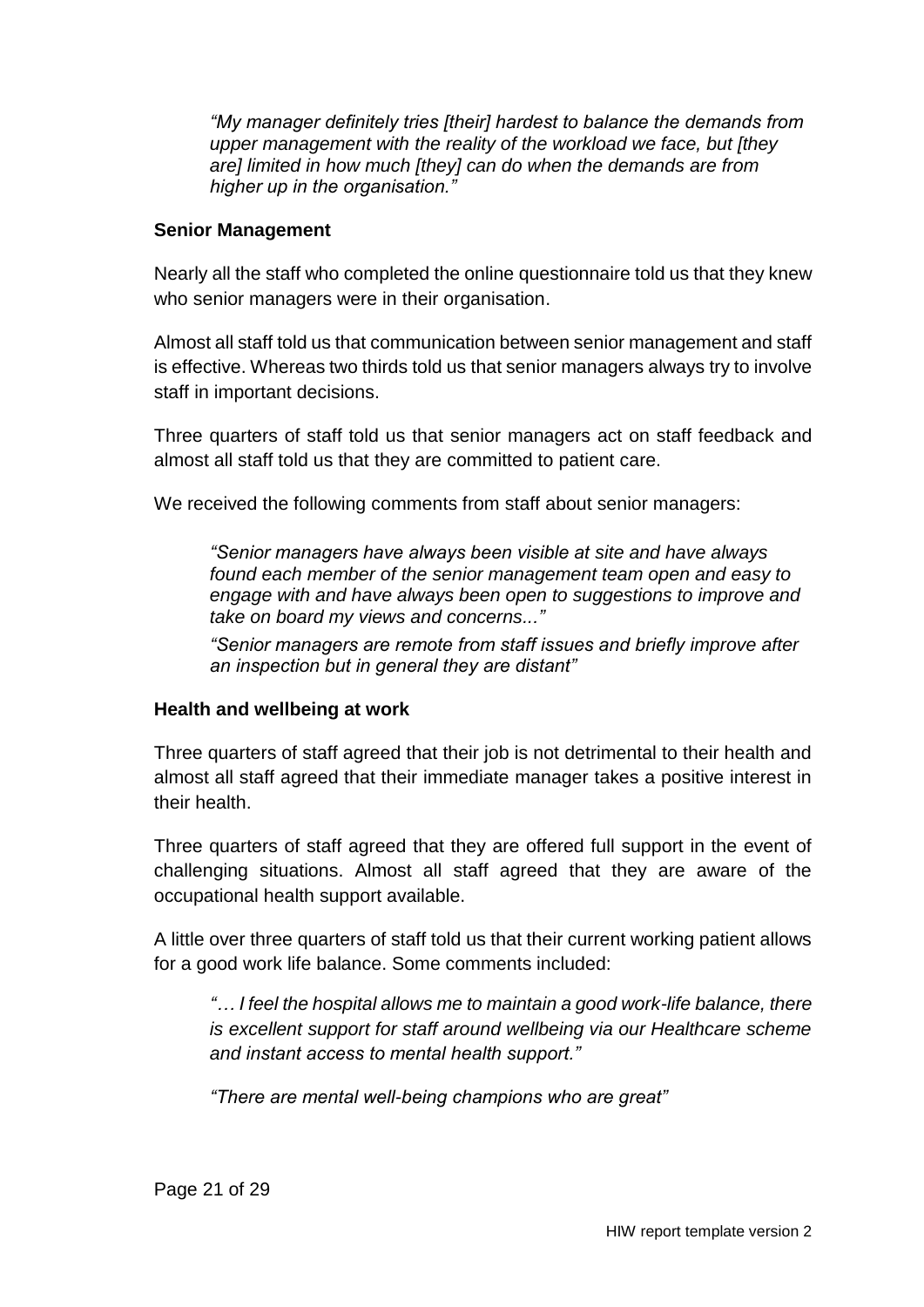*"I have had [physical] problems which have been exacerbated by my work but my line manager has been very supportive to put things in place to reduce this"*

*"Unfair shift pattern/rota amongst staff who share the same contract hours"*

### **Equality**

Almost all staff agreed that they have fair and equal access to workplace opportunities regardless of a protected characteristic<sup>2</sup>. Three staff indicated that they believed they had faced discrimination at work within the last 12 months, on the grounds of age or disability.

Whilst staff responses to the HIW questionnaire were largely positive, the service should reflect on the feedback provided by staff to determine whether any further actions are required.

#### Improvement needed

The service should reflect on the feedback provided by staff to determine whether any further actions are required.

l

<sup>2</sup> E.g. age, disability, gender reassignment, marriage and civil partnership, pregnancy and maternity, race, religion or belief, sex and sexual orientation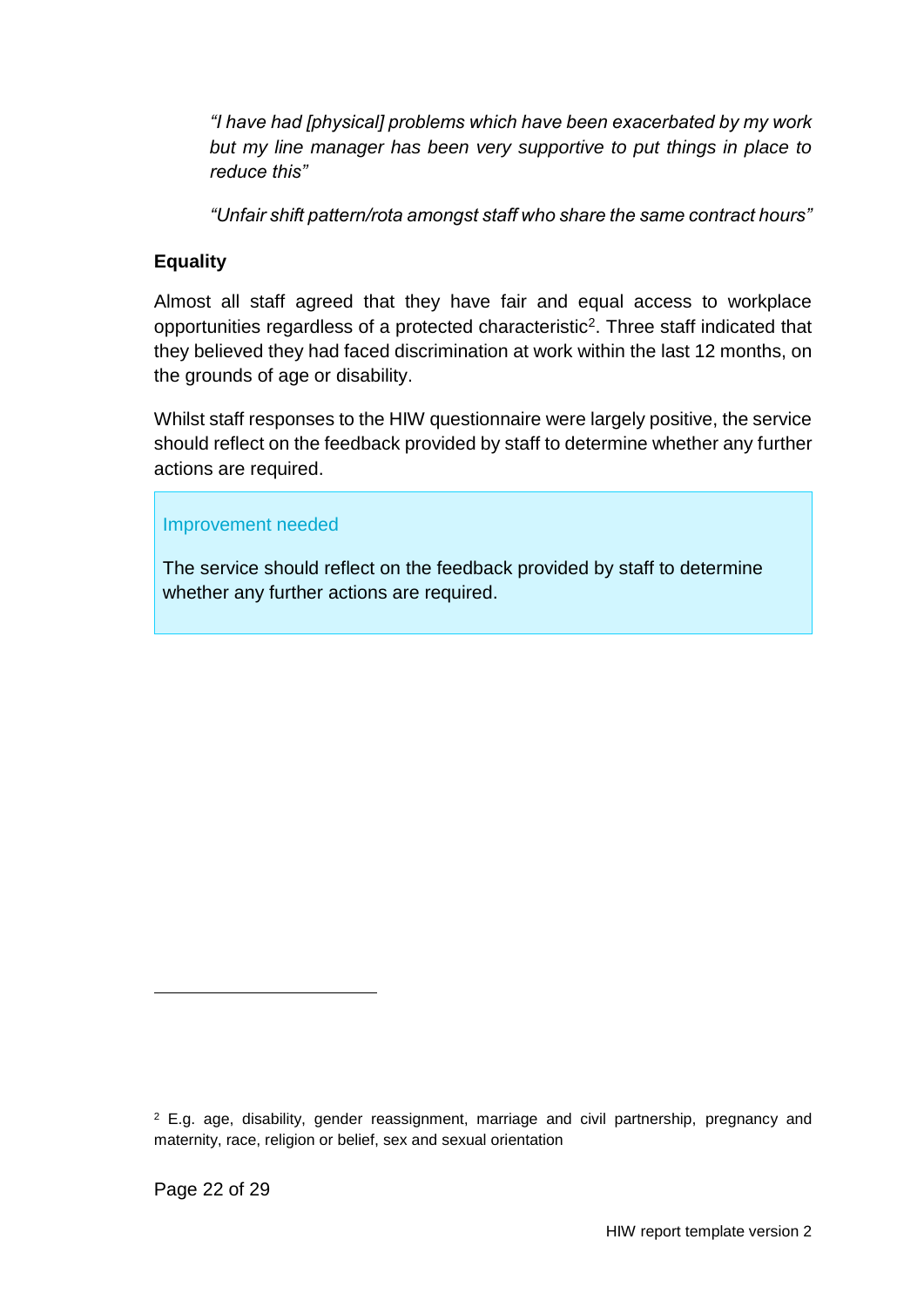# <span id="page-22-0"></span>**4. What next?**

Where we have identified improvements and immediate concerns during our inspection which require the service to take action, these are detailed in the following ways within the appendices of this report (where these apply):

- Appendix A: Includes a summary of any concerns regarding patient safety which were escalated and resolved during the inspection
- Appendix B: Includes any other improvements identified during the inspection where we require the service to complete an improvement plan telling us about the actions they are taking to address these areas.

Where we identify any serious regulatory breaches and concerns about the safety and wellbeing of patients using the service, the registered provider of the service will be notified via a [non-compliance notice.](https://hiw.org.uk/enforcement-and-non-compliance) The issuing of a noncompliance notice is a serious matter and is the first step in a process which may lead to civil or criminal proceedings.

The improvement plans should:

- Clearly state when and how the findings identified will be addressed, including timescales
- Ensure actions taken in response to the issues identified are specific, measurable, achievable, realistic and timed
- Include enough detail to provide HIW and the public with assurance that the findings identified will be sufficiently addressed.

As a result of the findings from this inspection the service should:

- Ensure that findings are not systemic across other areas within the wider organisation
- Provide HIW with updates where actions remain outstanding and/or in progress, to confirm when these have been addressed.

The improvement plan, once agreed, will be published on HIW's website.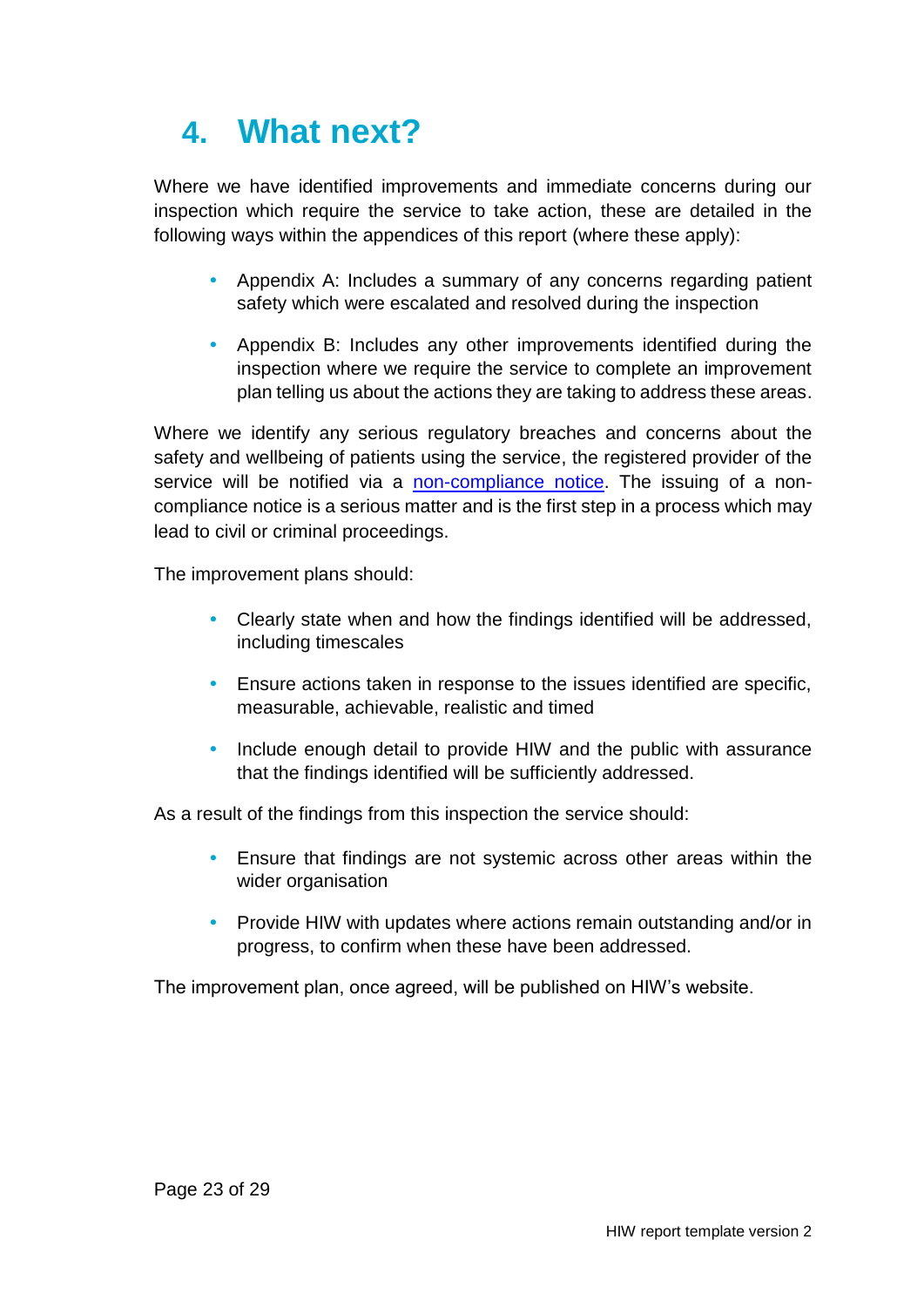# <span id="page-23-0"></span>**5. How we inspect independent services**

Our inspections of independent services may be announced or unannounced. We will always seek to conduct unannounced inspections because this allows us to see services in the way they usually operate. The service does not receive any advance warning of an unannounced inspection. In some circumstances, we will decide to undertake an announced inspection, meaning that the service will be given up to 12 weeks' notice of the inspection.

Feedback is made available to service representatives at the end of the inspection, in a way which supports learning, development and improvement at both operational and strategic levels.

HIW inspections of independent healthcare services will look at how services:

- Comply with the [Care Standards Act 2000](http://www.legislation.gov.uk/ukpga/2000/14/contents)
- Comply with the Independent Health [Care \(Wales\) Regulations 2011](http://www.legislation.gov.uk/wsi/2011/734/contents/made)
- Meet the [National Minimum Standards](https://gov.wales/sites/default/files/publications/2019-07/the-national-minimum-standards-for-independent-health-care-services-in-wales-2011-no-16.pdf) for Independent Health Care Services in Wales.

We also consider other professional standards and guidance as applicable.

These inspections capture a snapshot of the standards of care within independent services.

Further detail about [how HIW inspects independent services](https://hiw.org.uk/sites/default/files/2019-06/170328inspectindependenten.pdf) can be found on our website.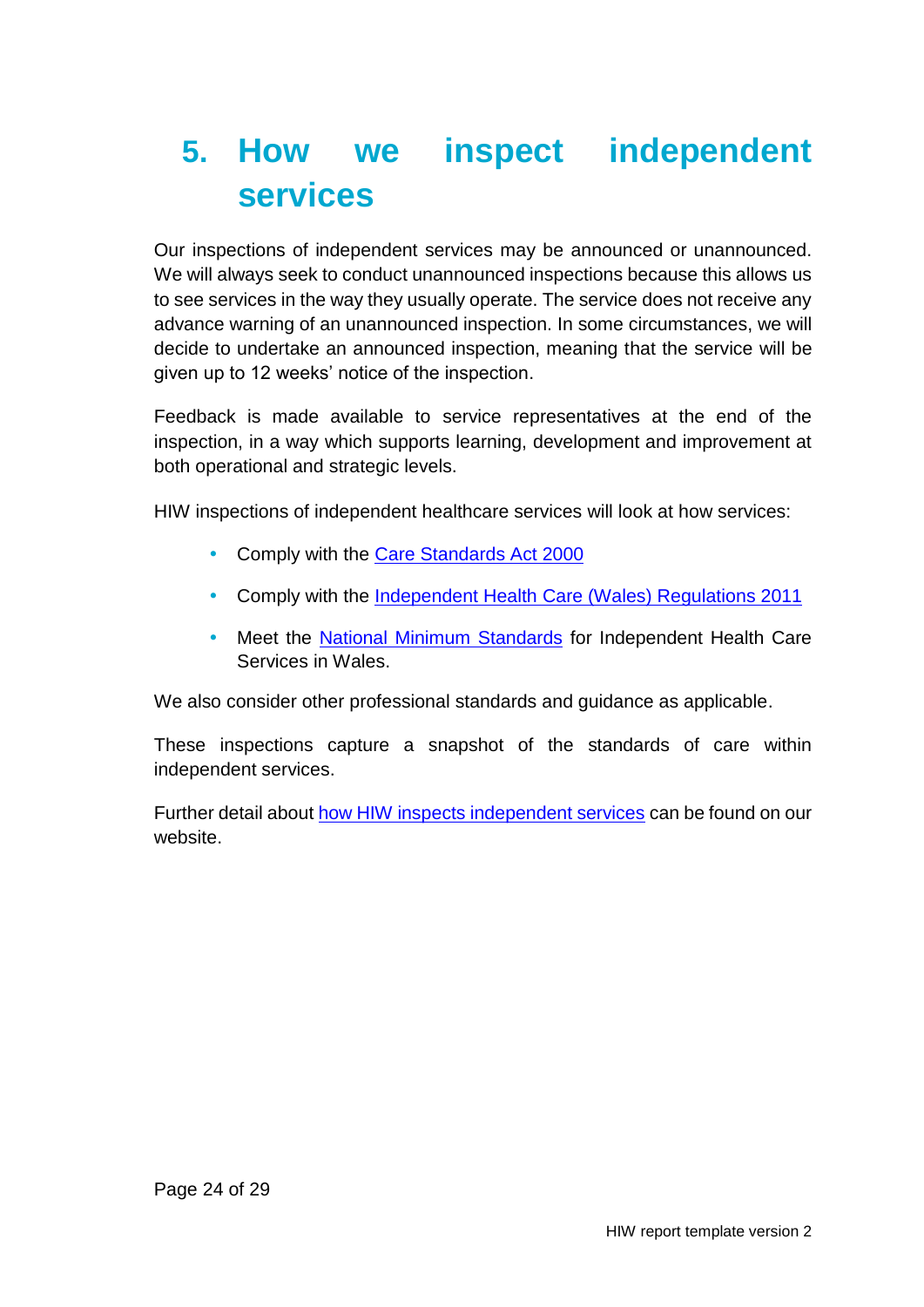## **Appendix A – Summary of concerns resolved during the inspection**

The table below summarises the concerns identified and escalated during our inspection. Due to the impact/potential impact on patient care and treatment these concerns needed to be addressed straight away, during the inspection.

<span id="page-24-0"></span>

| Immediate concerns identified | Impact/potential impact   How HIW escalated the<br>on patient care and<br>treatment | concern | $\parallel$ How the concern was<br><b>resolved</b> |
|-------------------------------|-------------------------------------------------------------------------------------|---------|----------------------------------------------------|
|                               |                                                                                     |         |                                                    |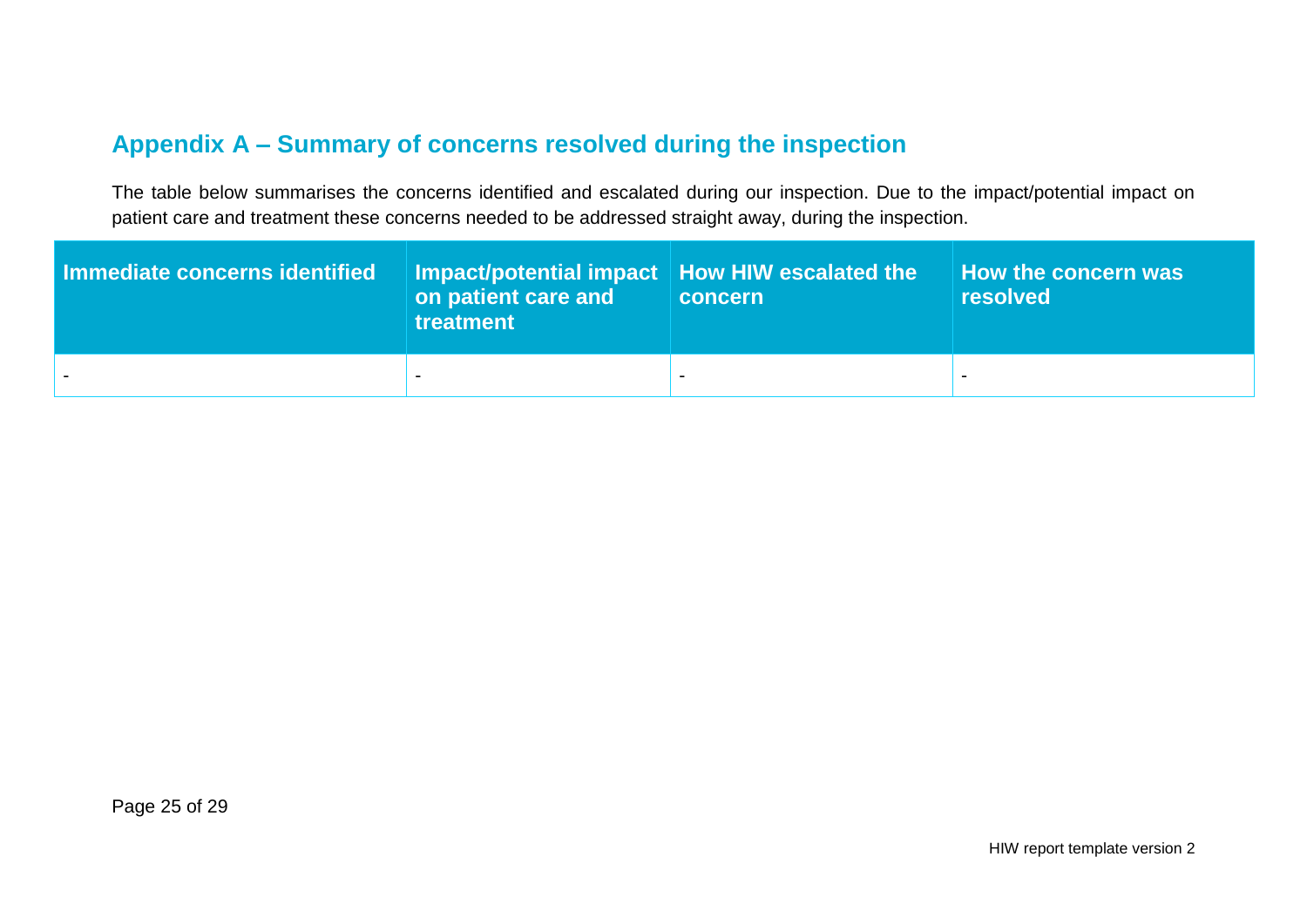# **Appendix B – Immediate Improvement plan**

| <b>Service:</b>            | <b>Nuffield Cardiff Bay</b> |
|----------------------------|-----------------------------|
| Area:                      |                             |
| <b>Date of Inspection:</b> | <b>22-23 February 2022</b>  |

<span id="page-25-0"></span>

| Description of non compliance / Action   Regulation   Service Action<br>to be taken                                                                                     |               |                                                                                                                                                                                                                                                                                                                                                                          | <b>Responsible</b><br><b>officer</b> | Timescale                      |
|-------------------------------------------------------------------------------------------------------------------------------------------------------------------------|---------------|--------------------------------------------------------------------------------------------------------------------------------------------------------------------------------------------------------------------------------------------------------------------------------------------------------------------------------------------------------------------------|--------------------------------------|--------------------------------|
| <b>Resuscitation trolley checks</b><br>The service must ensure that daily and<br>weekly checks of the emergency<br>resuscitation trolley are completed at all<br>times. | Regulation 15 | Responsibility for daily and weekly<br>of<br>the<br>checks<br>emergency<br>resuscitation trolley now sits with<br>Radiology<br>Manager<br>the<br>and<br>their<br>Manager<br>Theatre<br>for<br>respective departments. Matron to<br>carry out weekly audits using audit<br>tool (attached) and results will be<br>fed back into the quarterly Resus<br>Committee Meeting. | Matron                               | 28 <sup>th</sup> February 2022 |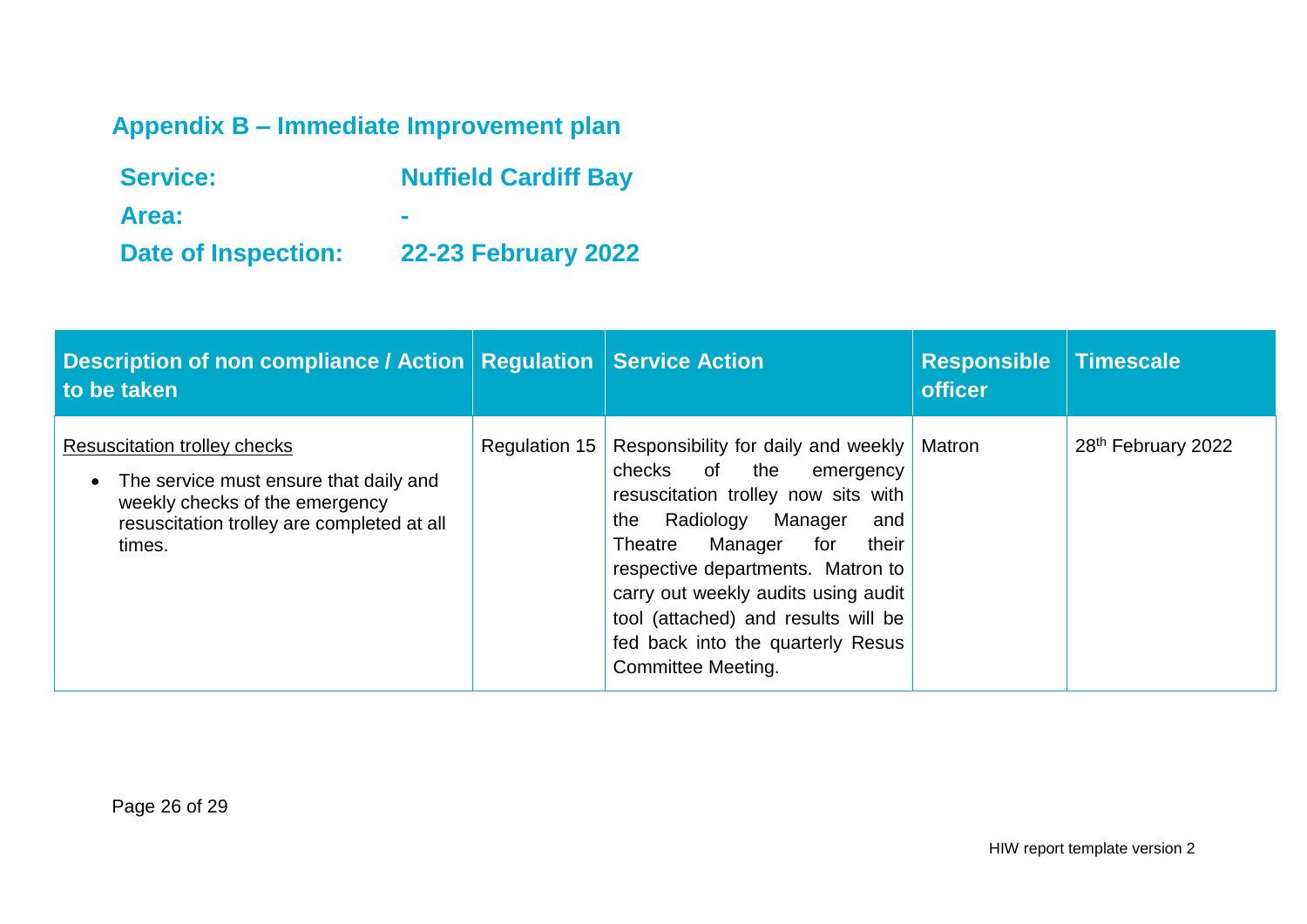**Service Representative:** 

| Name (print): | <b>Melanie Webber Maybank</b>    |
|---------------|----------------------------------|
| <b>Role:</b>  | <b>Interim Hospital Director</b> |
| Date:         | 28th February 2022               |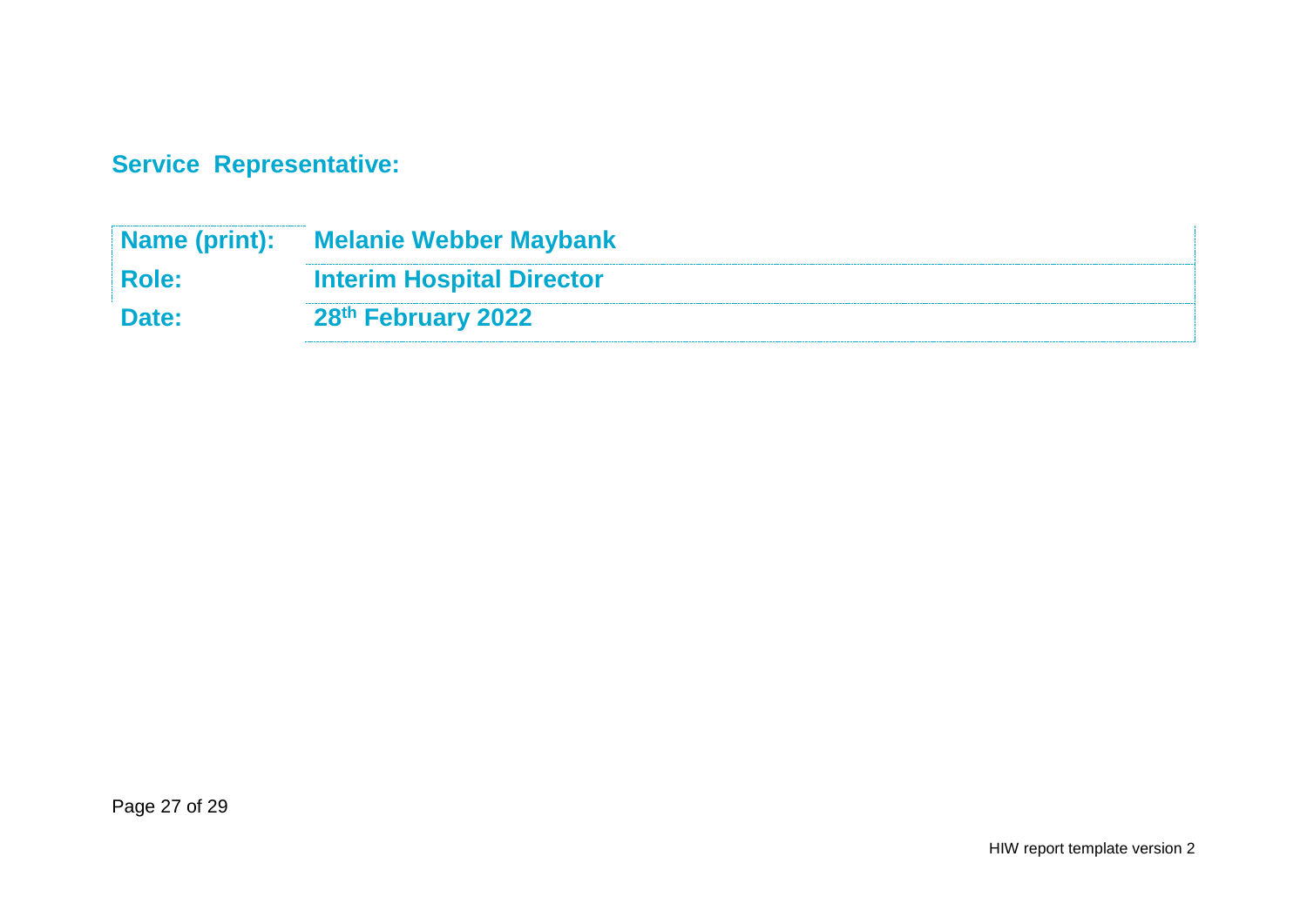## **Appendix C – Improvement plan**

## **Service: Nuffield – Cardiff Bay Hospital**

### **Date of inspection:**

The table below includes any other improvements identified during the inspection where we require the service to complete an improvement plan telling us about the actions they are taking to address these areas.

<span id="page-27-0"></span>

| Improvement needed                                                                             | <b>Regulation/</b><br><b>Standard</b>                                                                   | <b>Service action</b>                                                  | <b>Responsible</b><br><b>officer</b> | Timescale |  |  |
|------------------------------------------------------------------------------------------------|---------------------------------------------------------------------------------------------------------|------------------------------------------------------------------------|--------------------------------------|-----------|--|--|
| Delivery of safe and effective care                                                            |                                                                                                         |                                                                        |                                      |           |  |  |
| The service must ensure that medications are<br>stored and secured appropriately at all times. | Independent<br><b>Health Care</b><br>(Wales)<br><b>Regulations</b><br>2011<br>Regulation<br>$15(5)$ (a) | Cups have been removed and fluids<br>moved to alternative locked room. | <b>Theatre Lead</b>                  | Completed |  |  |
| <b>Quality of management and leadership</b>                                                    |                                                                                                         |                                                                        |                                      |           |  |  |